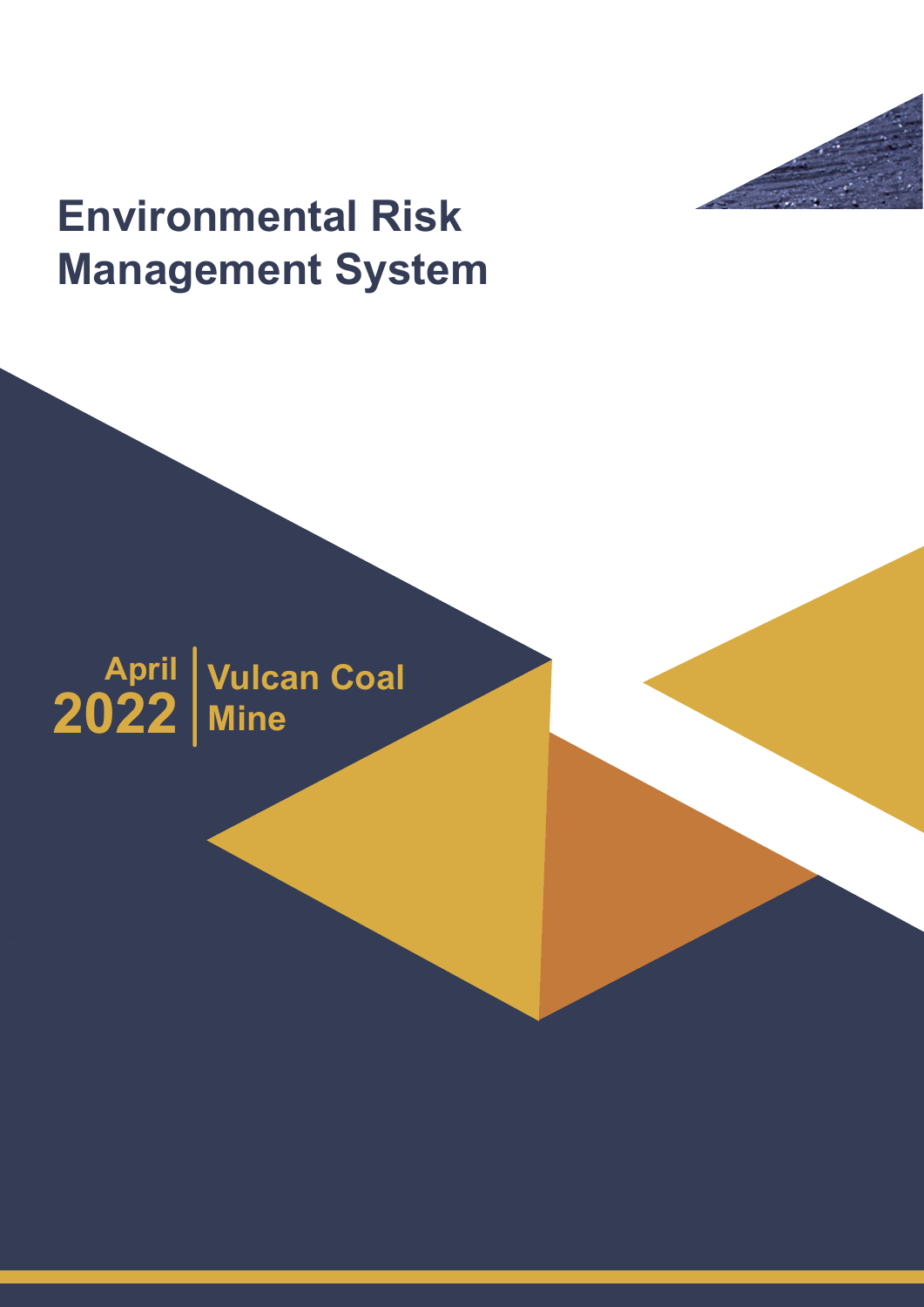

This report has been prepared solely for the benefit of Vitrinite. Mining and Energy Technical Services Pty Ltd (METServe) accepts no liability for the use or interpretation of any information contained in this report for any other purpose other than intended, or for its use by any party other than the above named Client.

# **Document History and Status**

| <b>Issue</b> | <b>Revision</b> | <b>Issued to</b> | Qty | <b>Date</b> | <b>Reviewed by</b> |
|--------------|-----------------|------------------|-----|-------------|--------------------|
|              | 1 (Draft)       | Internal         |     | 02/12/2021  | A. Turnbull        |
| 2            | 2 (Draft)       | Internal         |     | 10/01/2022  | L. Holley          |
| 3            | 3 (Final)       | Vitrinite        |     | 31/03/2022  | B. Dunlop          |
| 4            |                 |                  |     |             |                    |

METServe Project Delivery System

| <b>Printed:</b>              | <b>5 April 2022</b>                         |
|------------------------------|---------------------------------------------|
| Last saved:                  | <b>5 April 2022</b>                         |
| File ID:                     | 297288-001                                  |
| <b>Project Manager:</b>      | <b>Dave Moss</b>                            |
| <b>Name of Organisation:</b> | <b>METServe</b>                             |
| <b>Name of Project:</b>      | <b>Vulcan Coal Mine</b>                     |
| <b>Name of Document:</b>     | <b>Environmental Risk Management System</b> |
| <b>Document Version:</b>     | 001                                         |
| <b>Project Number:</b>       | <b>VI010</b>                                |



310 Edward St Brisbane City QLD 4000

ABN 94 143 463 316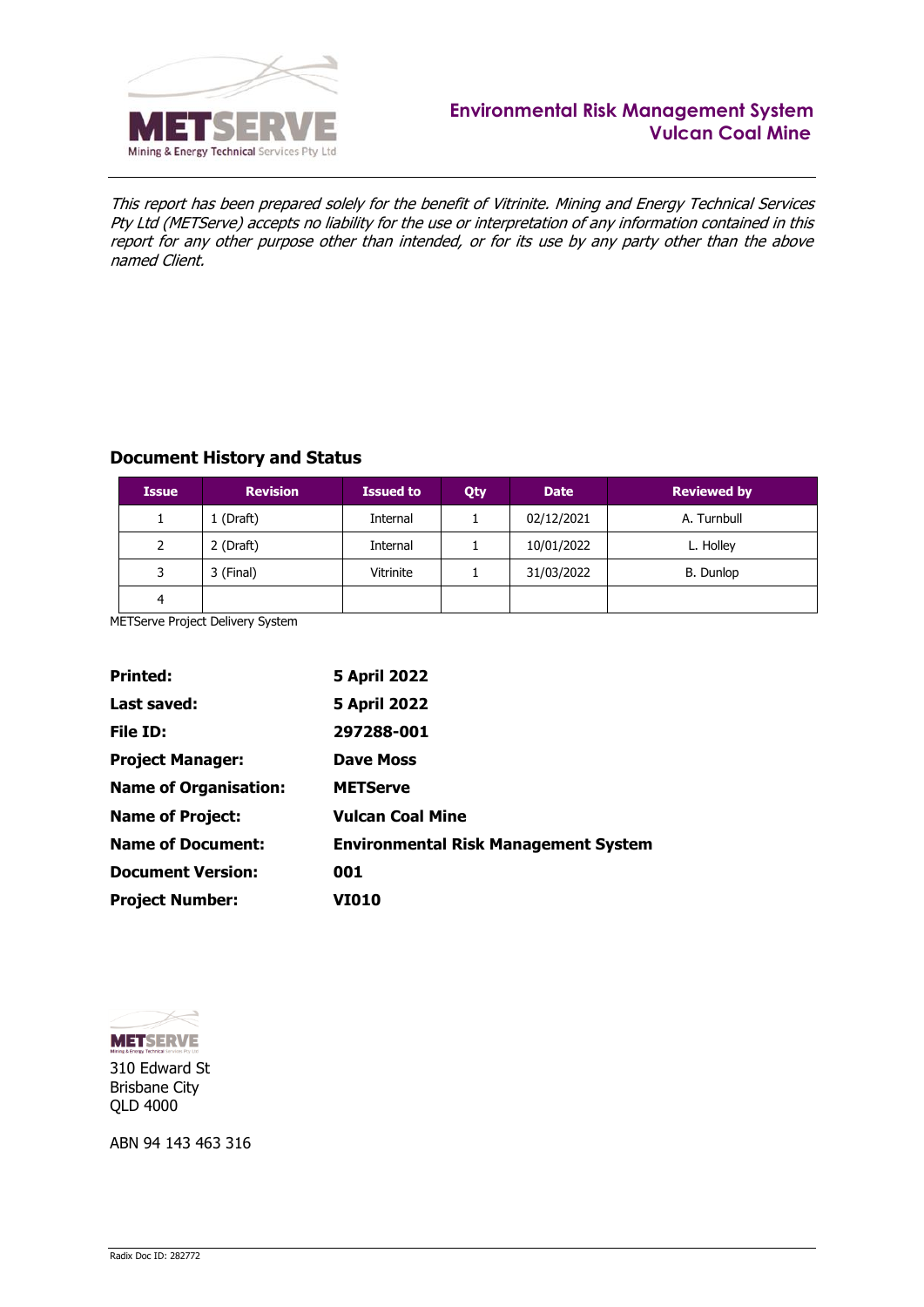

# Environmental Risk Management System<br>Vulcan Coal Mine

| 1              |                                                                             |
|----------------|-----------------------------------------------------------------------------|
| $\overline{2}$ |                                                                             |
| 2.1            |                                                                             |
| 2.2            |                                                                             |
| 2.2.1          |                                                                             |
| 2.2.2          |                                                                             |
| 3              |                                                                             |
| 3.1            |                                                                             |
| 3.1.1          |                                                                             |
| 3.2            | ENVIRONMENTAL PROTECTION AND BIODIVERSITY CONSERVATION ACT (EPBC) (1999)  9 |
| 4              |                                                                             |
| 4.1            |                                                                             |
| 4.2            |                                                                             |
| 4.2.1          |                                                                             |
| 4.3            |                                                                             |
| 5              |                                                                             |
| 5.1            |                                                                             |
| 5.2            |                                                                             |
| 6              |                                                                             |
| 7              |                                                                             |
| 7.1            |                                                                             |
| 7.2            |                                                                             |
| 7.3            |                                                                             |
| 7.4            |                                                                             |
| 8              |                                                                             |
| 9              |                                                                             |
| 10             |                                                                             |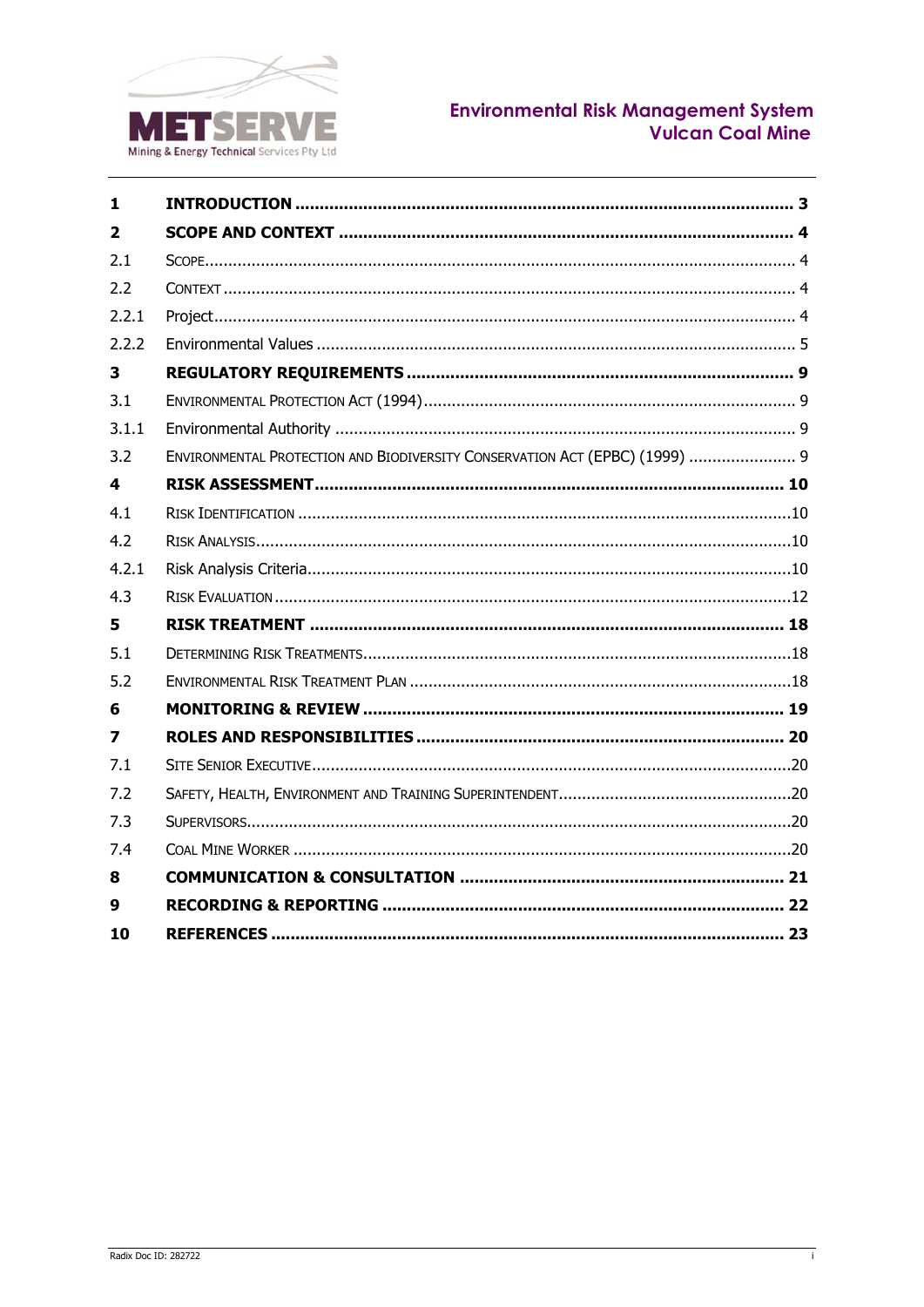

# **TABLES**

# **APPENDIX**

|--|--|--|--|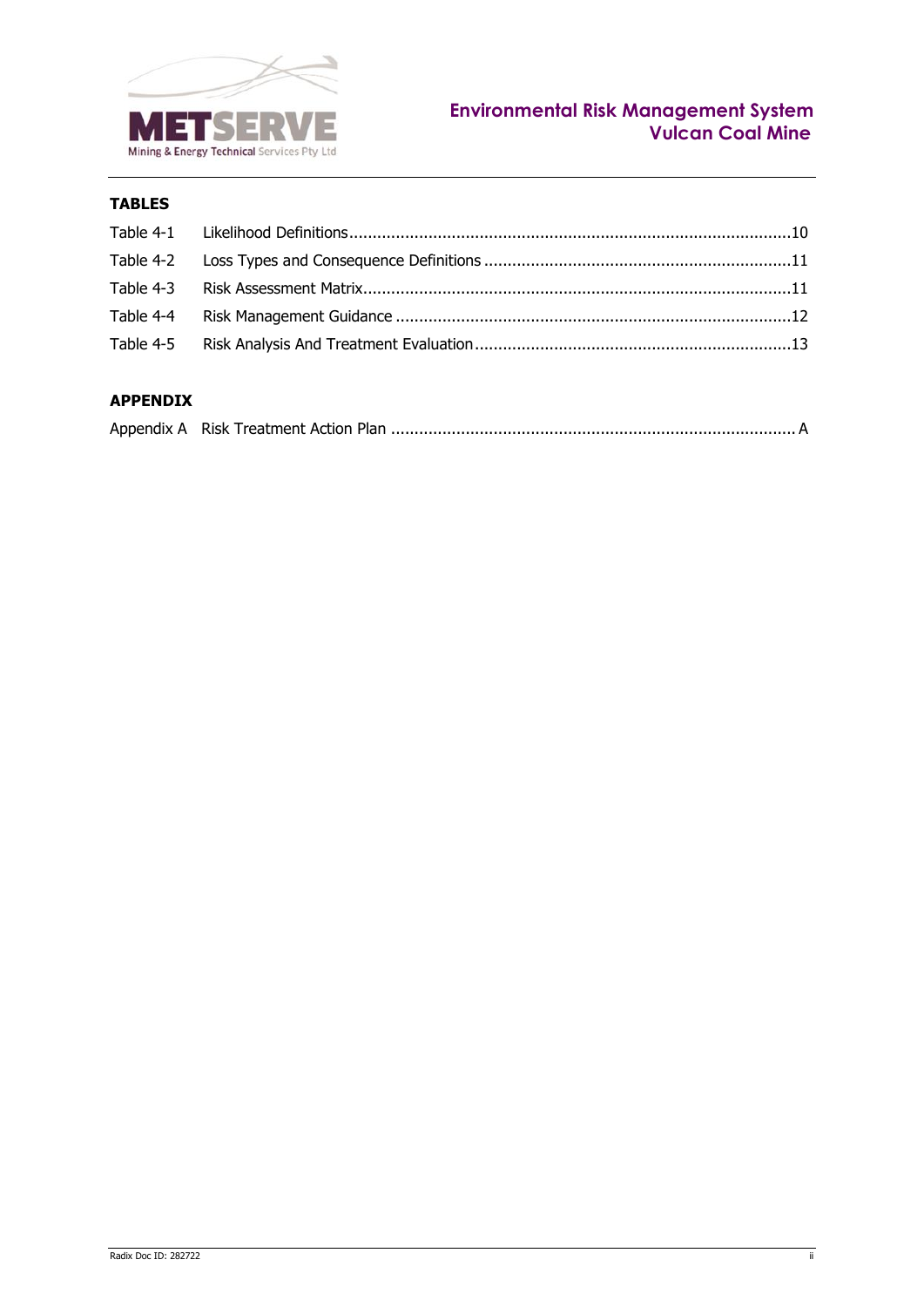

# <span id="page-4-0"></span>**1 INTRODUCTION**

The Vulcan Coal Mine (VCM) is located 34 kilometres (km) northeast of Dysart and approximately 33 km southwest of Moranbah in Queensland's Bowen Basin. The VCM lies to the immediate west of several established mining operations including BHP's Peak Downs and Saraji mines and will target the Alex and multiple Dysart Lower coal seams, extracting approximately 6 million tonnes (Mt) of Run of Mine (ROM) hard coking coal at a rate of up to 1.95 Million tonnes per annum (Mtpa).

There are a number of environmental values that Vitrinite are required to manage under government approvals associated with the VCM. This risk management system (RMS) has been developed in accordance with the VCM environmental authority (EA0002912) and AS ISO 31000:2018 Risk Management—Guidelines. It is to act as a reference document for the management of environmental risk at the VCM. The objective of the RMS is to document a process for environmental risk identification, assessment, management, communication, and review. This RMS can be applied to all activities conducted by Vitrinite as part of its on-site operations.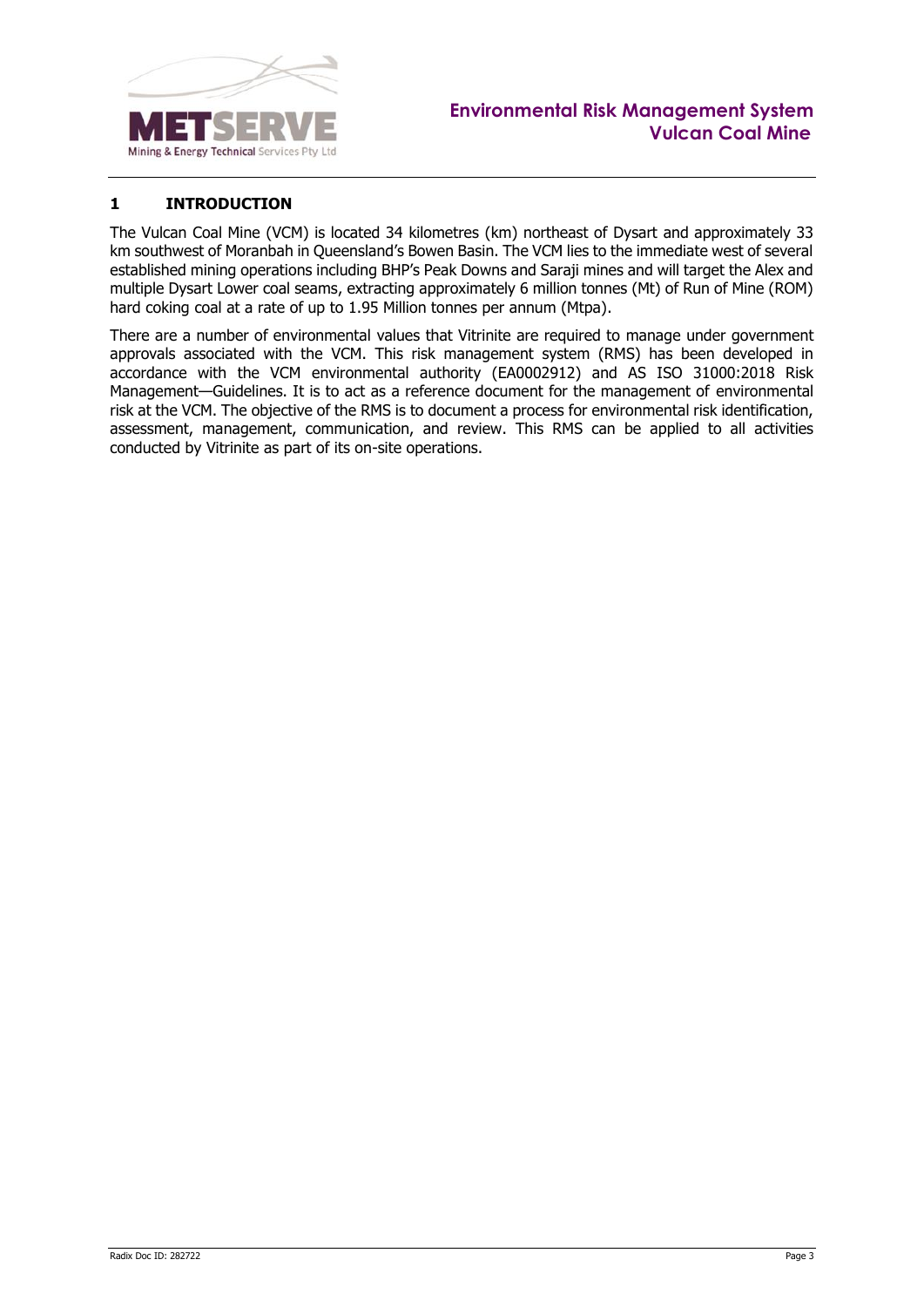

#### <span id="page-5-0"></span>**2 SCOPE AND CONTEXT**

#### <span id="page-5-1"></span>**2.1 SCOPE**

This RMS is a requirement of EA0002912 (refer **Section [3](#page-10-0)**) and as such has been developed in accordance with AS ISO 31000:2018 Risk Management—Guidelines. The RMS provides a process for environmental risk management that can be expanded and applied to all future operations at the Vulcan Complex. This version addresses the VCM only. **Section [2.2.1](#page-5-3)** below provides a description of the VCM.

As required by EA0002912 (Condition A20), this RMS is focussed on risks relevant to environmental management and does not address risks to other values, including health, safety, plant and equipment.

#### <span id="page-5-2"></span>**2.2 CONTEXT**

The following sections provide a description of the VCM and a summary of the environmental values relevant to the proposed activities. The summary is provided to assist with the identification and assessment of risks. The environmental values are described to assist with the consideration of risk consequences and the requirement for management and mitigation.

#### <span id="page-5-3"></span>**2.2.1 Project**

The VCM falls within the Isaac Regional Council (IRC) local government area. The region has a distinct mining influence with multiple significant coal mining operations in the immediate vicinity of the VCM. Much of the land within the mining lease has been previously disturbed by agriculture and mining related activities. To the east of the project there are several operational mine sites, while to the west land will largely continue to function as a cattle farm in a mixture of native vegetation and cleared pastures. Apart from active mining operations, the area is sparsely populated with limited residential housing.

The VCM is a small-scale mining operation, with the Jupiter hard coking coal target defined and selected for open cut development via a single pit. Coal extraction is planned for approximately 3 years and will extract approximately 6 Mt of ROM hard coking coal at a rate of up to 1.95 Mtpa. This will be followed by completion of rehabilitation activities in year 4. The open cut will extend to a depth of approximately 45 metres (m), following the seam as it dips eastwards. The footprint of the proposed open cut is approximately 136 hectares (ha). Development of the open cut will progress from the southwestern corner, starting in the former bulk sample pit (BSP), in an easterly and northerly direction, to the northern boundary of ML700060.

Blasting is required to access resources below the unweathered rock. Approximately 24 blasts per year are expected. Blasts are to be planned and scheduled to manage potential impacts on Saraji Road and nearby landholders.

Initial waste rock extracted during the early stages of year 1 will be placed in an out-of-pit (ex-pit) dump to the west of the Jupiter pit. This dump will build off the existing BSP out-of-pit dump and will extend further to the west at a similar geometry. Following this initial out of pit placement, and once sufficient pit space has been established, in-pit placement of waste rock will commence. This will continue for the life of the project as the pit advances north. The in-pit dump will extend approximately 15m above the surrounding ground level, with batters shaped at 15%. A central plateau will drain to the west to minimise the requirement for significant drainage infrastructure along the eastern toe of the dump (where space is limited).

An assessment of waste rock geochemistry has concluded that the waste rock does not pose a significant risk of generating saline or metalliferous drainage. Therefore, no selective handling and treatment measures are proposed. Furthermore, low permeability capping over the dump surface is considered not to be required.

In-pit dumping will fill the majority of the pit during operations with the remaining final void to be backfilled upon cessation of mining, resulting in the establishment of a low waste rock dump landform over the former pit area. The initial out-of-pit waste rock dump will be rehabilitated in-situ.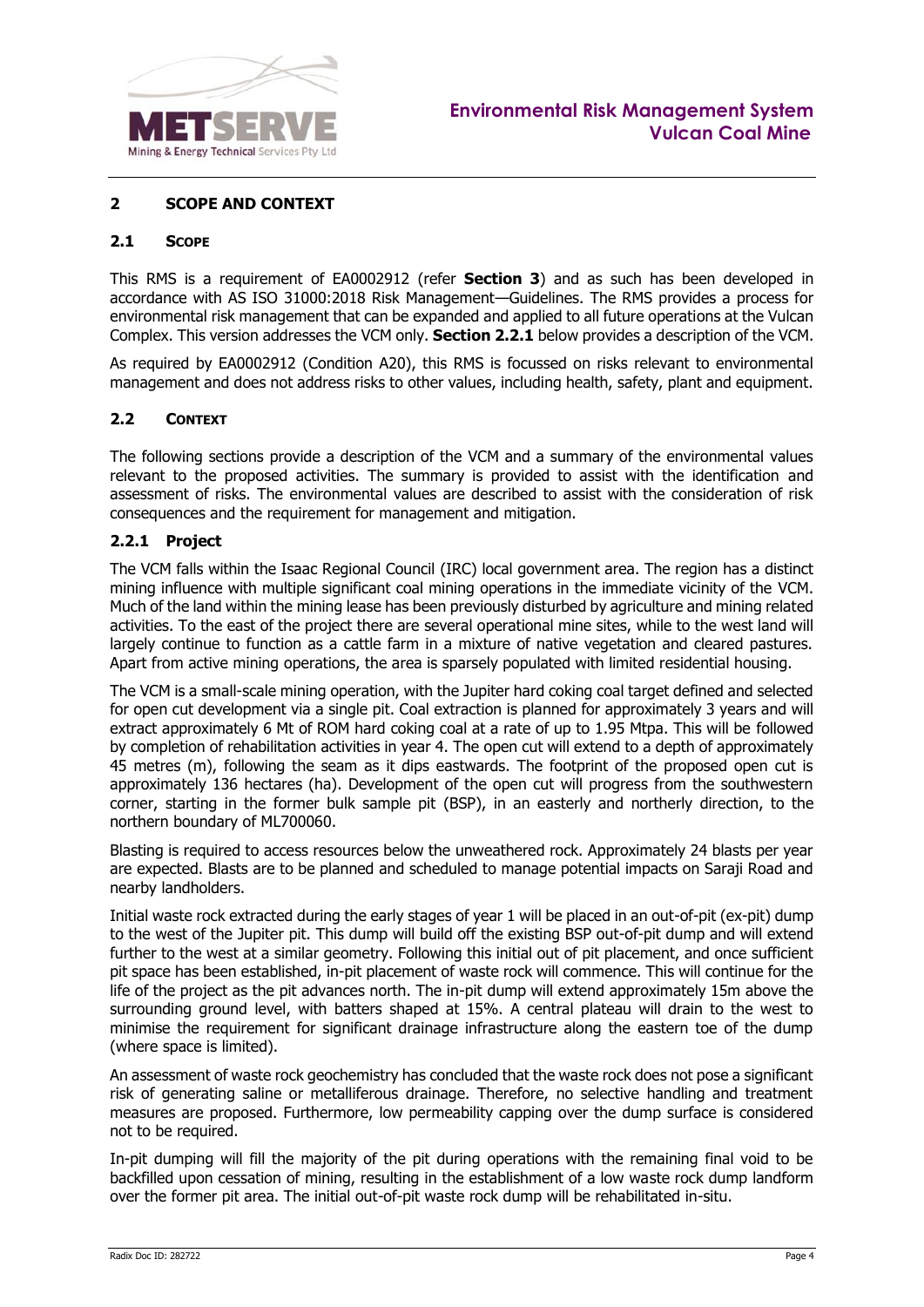

Once waste rock has been removed to expose the coal seam, coal will be extracted via truck and excavator. Coal will be hauled to the ROM pad and processed through dry crushing and screening mobile plant, as required. Once crushed and screened, coal will be placed on the ROM stockpile for haulage. Rejects from the crushing and screening process will be stockpiled separately and placed within the relevant active dump.

ROM coal is to be trucked off site for toll washing at a number of nearby facilities. The current mine plan proposes the disposal and long-term storage of reject material from the Coal Handling and Preparation Plant (CHPP) at the same operation selected to provide toll washing and product coal handling services for VCM. Should such a storage facility not be available, Vitrinite will maintain the option to back-load the ROM coal haul trucks to bring reject material back to the VCM for co-disposal in-pit with the waste rock material. An assessment was undertaken to analyse waste rock and coal reject material geochemistry which suggests that co-disposal of reject material with waste rock material would be advantageous from a geochemical perspective. Furthermore, the deeper within the pit that the codisposed reject is stored, the better. Both of these recommendations shall be adopted in the event that reject material is required to be hauled back to site for disposal.

Ancillary infrastructure, including a ROM pad, Mine Infrastructure Area (MIA), offices, roads and surface water management infrastructure will be established around the open cut activities. A realignment of the existing Saraji Road and services infrastructure to the eastern boundary of the mining lease, adjacent to the existing rail easement, is also to be undertaken. The re-alignment will occur on lease; however, the connection back to the existing alignment of Saraji Road to the north will extend off lease and is subject to a separate approvals process.

## <span id="page-6-0"></span>**2.2.2 Environmental Values**

#### 2.2.2.1 Air

The environmental values to be enhanced or protected by meeting conditions of an EA include qualities of the air that are conducive to human health and wellbeing. Due to the proximity of the VCM to other large-scale mining operations and agricultural activities, background air pollutant levels are moderate to high. The VCM itself is expected to have minimal cumulative contributions to the background dust,  $SO<sub>2</sub>$  and NO<sub>x</sub> for the surrounding rural community given the scale of the operation. Therefore, minimal impacts to the local air shed environment are expected from the VCM.

#### 2.2.2.2 Noise and Vibration

The area surrounding the VCM ML is primarily used for mining and rural beef grazing. Apart from active mining operations, the area is sparsely populated with limited residential housing. This sparse population means that noise and vibration impacts on the local community are expected to be minimal.

## 2.2.2.3 Water

The VCM is located in the Fitzroy Basin, within the Isaac River drainage basin sub-area. The entire VCM ML has been altered by agricultural practices (light to medium density cattle grazing) and mining associated activities. The impacts of these activities, including land clearing, weed invasion, and exacerbated erosion processes are observed in the area of the VCM. An existing water diversion levee passes through the VCM ML, which serves as flood protection for up-catchment mining infrastructure owned by neighbouring operations. Surface flows from the diversion direct waters from north to the south through the VCM ML with the diversion discharging into North Creek immediately to south the of the VCM. As the area experiences substantial temporal variability in rainfall, this water diversion and other drainage lines are highly ephemeral. All proposed VCM infrastructure has been sited outside of the Q1000 flood extent, including that associated with the existing levee. With respect to the Environmental Protection (Water and Wetland Biodiversity) Policy 2019, the environmental values to be protected are:

- aquatic ecosystems;
- irrigation;
- farm supply/use;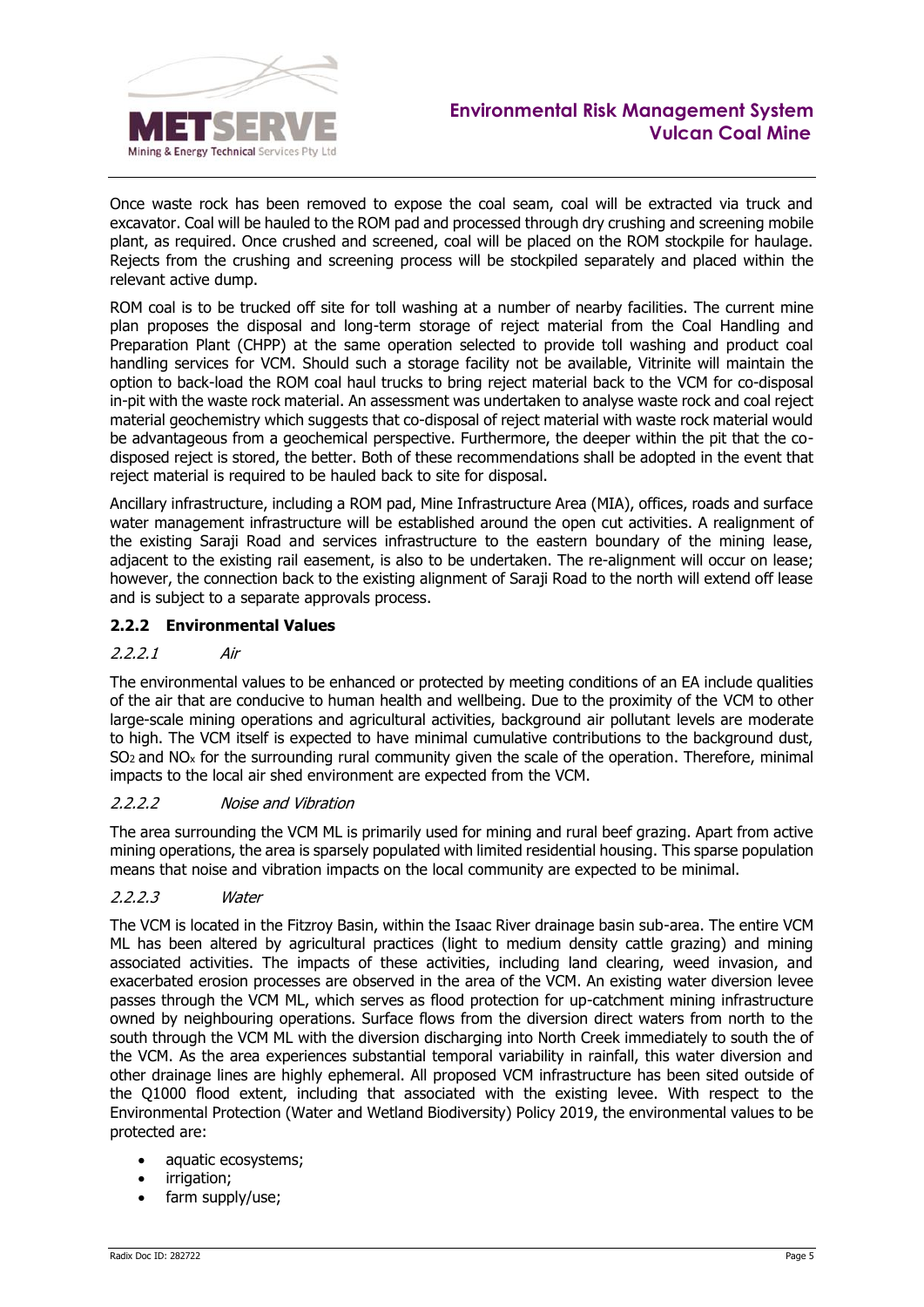

- stock water;
- aquaculture;
- human consumption;
- primary recreation;
- secondary recreation;
- visual recreation;
- drinking water;
- industrial use; and
- cultural and spiritual values.

Exploration drilling logs indicate that groundwater in the pit shell may be intercepted at 28 m below ground level (bgl). One exploration hole located north-east of the pit crest intercepted water at approximately 20.8 m bgl. Groundwater in the area is of poor quality and is limited in extent and flow. A number of monitoring bores within the VCM ML have remained dry since installation.

#### 2.2.2.4 Waste

With respect to waste management, the environmental values to be enhanced or protected at the VCM include the following:

- the life, health and wellbeing of people;
- the diversity of ecological processes and associated ecosystems; and
- land use capability, having regard to economic considerations.

#### 2.2.2.5 Land

The land within the VCM ML has been modified by mining activities and agricultural activities. In an effort to promote pasture improvement, vegetation within flat and undulating areas has been cleared throughout parts of the ML. No Strategic Cropping Land (SCL) occurs within the VCM ML, which was confirmed with the SCL trigger mapping, under the Regional Planning Interest Act 2014 (RPI Act). The environmental values of the land that are to be protected or enhanced include:

- a beneficial post mining land use: low intensity grazing using appropriate grass species; and
- a stable, non-polluting landform.

#### 2.2.2.6 Nature Conservation

The VCM is located within the Brigalow Belt bioregion. Habitats within the entire VCM ML have been heavily modified by past cattle grazing and clearing. Within the VCM tenure area only 1.9% of the disturbance footprint comprises remnant vegetation, 31.7% comprises high value regrowth, and the majority (66.4%) comprises cleared pastures. No threatened plant species have been recorded or are likely to occur within the VCM footprint.

The VCM ML contains the following vegetation units:

#### Remnant

- 11.10.3 (Acacia shirleyi open forest on coarse-grained sedimentary rocks. Crests and scarps), which is 'Least Concern' under the Vegetation Management Act 1999 and has the Biodiversity Status, 'No Concern at Present' under the Environment Protection Act 1994;
- 11.10.7 (Eucalyptus crebra woodland on coarse-grained sedimentary rocks), which is 'Least Concern' under the Vegetation Management Act 1999 and has the Biodiversity Status, 'No Concern at Present' under the Environment Protection Act 1994;
- 11.3.25 (Eucalyptus camaldulensis woodland fringing drainage lines), which is 'Least Concern' under the Vegetation Management Act 1999 and has the Biodiversity Status, 'Of Concern' under the Environment Protection Act 1994;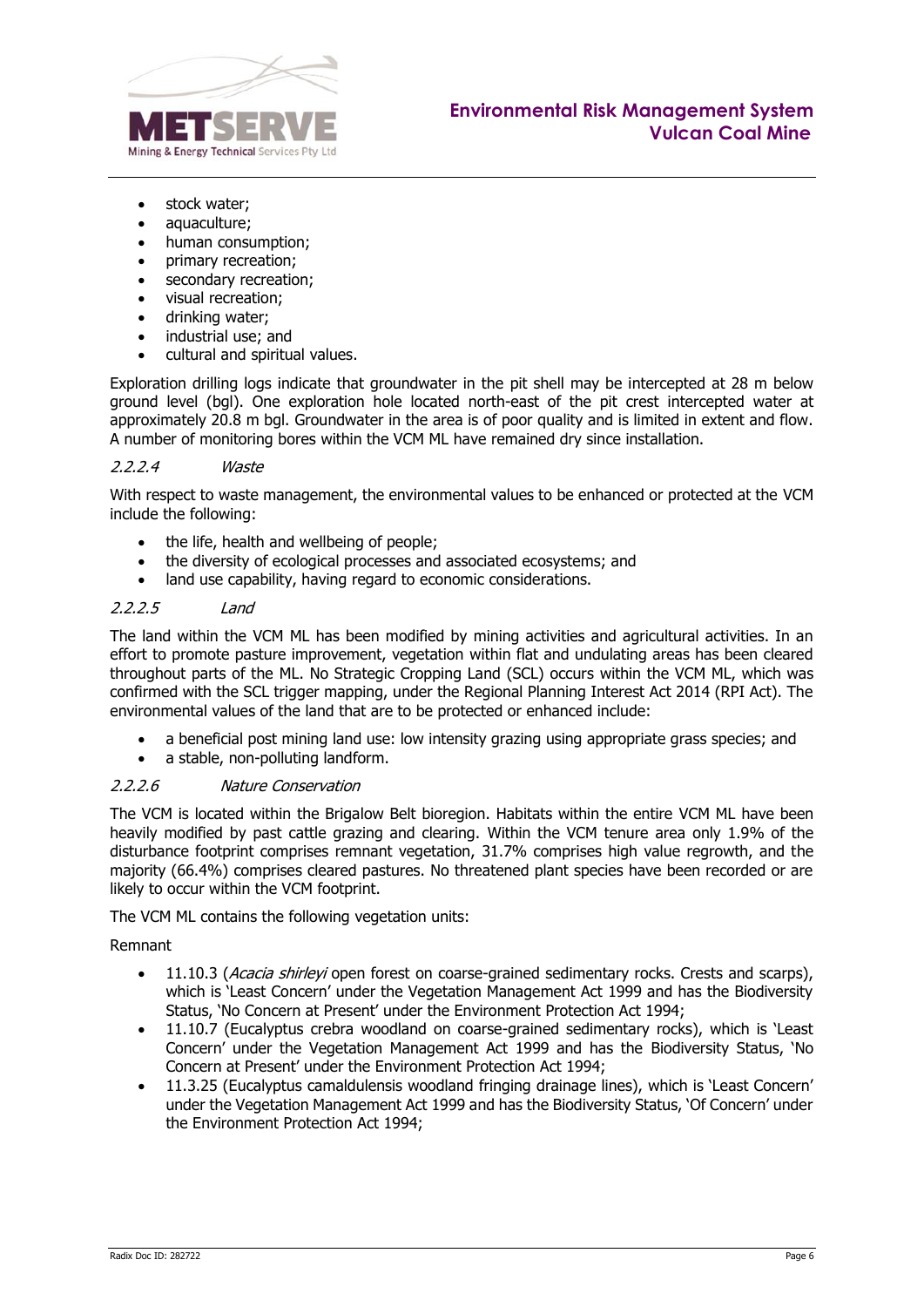

#### Non-remnant

- high value regrowth of Regional Ecosystem (RE) 11.10.3 (Acacia shirleyi open forest on coarsegrained sedimentary rocks. Crests and scarps), which is 'Least Concern' under the Vegetation Management Act 1999 and has the Biodiversity Status, 'No Concern at Present' under the Environment Protection Act 1994;
- high value regrowth of Regional Ecosystem (RE) 11.10.7 (Eucalyptus crebra woodland on coarse-grained sedimentary rocks), which is 'Least Concern' under the Vegetation Management Act 1999 and has the Biodiversity Status, 'No Concern at Present' under the Environment Protection Act 1994;
- high value regrowth of Regional Ecosystem (RE) 11.10.25 11.3.25 (Eucalyptus camaldulensis woodland fringing drainage lines), which is 'Least Concern' under the Vegetation Management Act 1999 and has the Biodiversity Status, 'Of Concern' under the Environment Protection Act 1994;
- high value regrowth of Regional Ecosystem (RE) 11.5.9 (*Eucalyptus crebra* and other *Eucalyptus* spp. and Corymbia spp. woodland on Cainozoic sand plains and/or remnant surfaces.), which is 'Least Concern' under the Vegetation Management Act 1999 and has the Biodiversity Status, 'No Concern at Present' under the Environment Protection Act 1994; and
- cleared pasture with scattered trees on a sand plain.

No category A or C environmentally sensitive areas occur in or near the VCM and no category B environmentally sensitive areas are contained in or within 500 m of the VCM. No environmentally sensitive areas (category A, B, or C) will be disturbed for works associated with the VCM

An existing water diversion levee bisects the VCM to direct water towards North Creek and away from current mine infrastructure. The watercourse along the western foot of this levee lacks riparian vegetation; however, there is a dam located at the foot of this levee, immediately northwest of the VCM. This dam supports a fringe of riparian vegetation (Melaleuca leucadendra, Typha sp. and native sedges) and provides habitat for waterbirds, frogs and other aquatic wildlife. It also provides a source of drinking water for wildlife, including the vulnerable Squatter Pigeon (Geophaps scripta scripta).

Field surveys of the broader area detected 22 species of mammal, 133 species of bird, 34 species of reptile, 11 species of frog and 422 species of vascular plants across the region containing the VCM.

In accordance with best practice, the footprint of the VCM has been carefully positioned to avoid disturbance to as many matters of State and/or National Environmental Significance as practicable. No protected conservation estates, wetlands or watercourses of high ecological significance, secured offset areas, environmentally sensitive areas (category A, B or C) or remnant vegetation will be disturbed for the VCM.

A total of 56 species of non-native plants were recorded within the survey area. Of these, seven species of weeds present within the survey area are category 3 restricted matters under the Biosecurity Act 2014, which prohibits their sale, trade or spread. These restricted weeds are:

- Cryptostegia grandiflora (Rubber Vine);
- Harrisia martinii (Harrisia Cactus);
- Hymenachne amplexicaulis (Olive Hymenachne);
- *Jatropha gossypiifolia* (Bellyache Bush);
- Opuntia stricta (Prickly Pear);
- Opuntia tomentosa (Velvet Pear); and
- Parthenium hysterophorus (Parthenium).

The following eight species of non-native animals were recorded within the survey area:

- Feral Cat (Felis catus)\*;
- Red Fox (Vulpes vulpes)\*;
- Dingo (Canis lupus dingo)\*;
- European Rabbit (Oryctolagus cuniculus)\*;
- House Mouse (Mus musculus);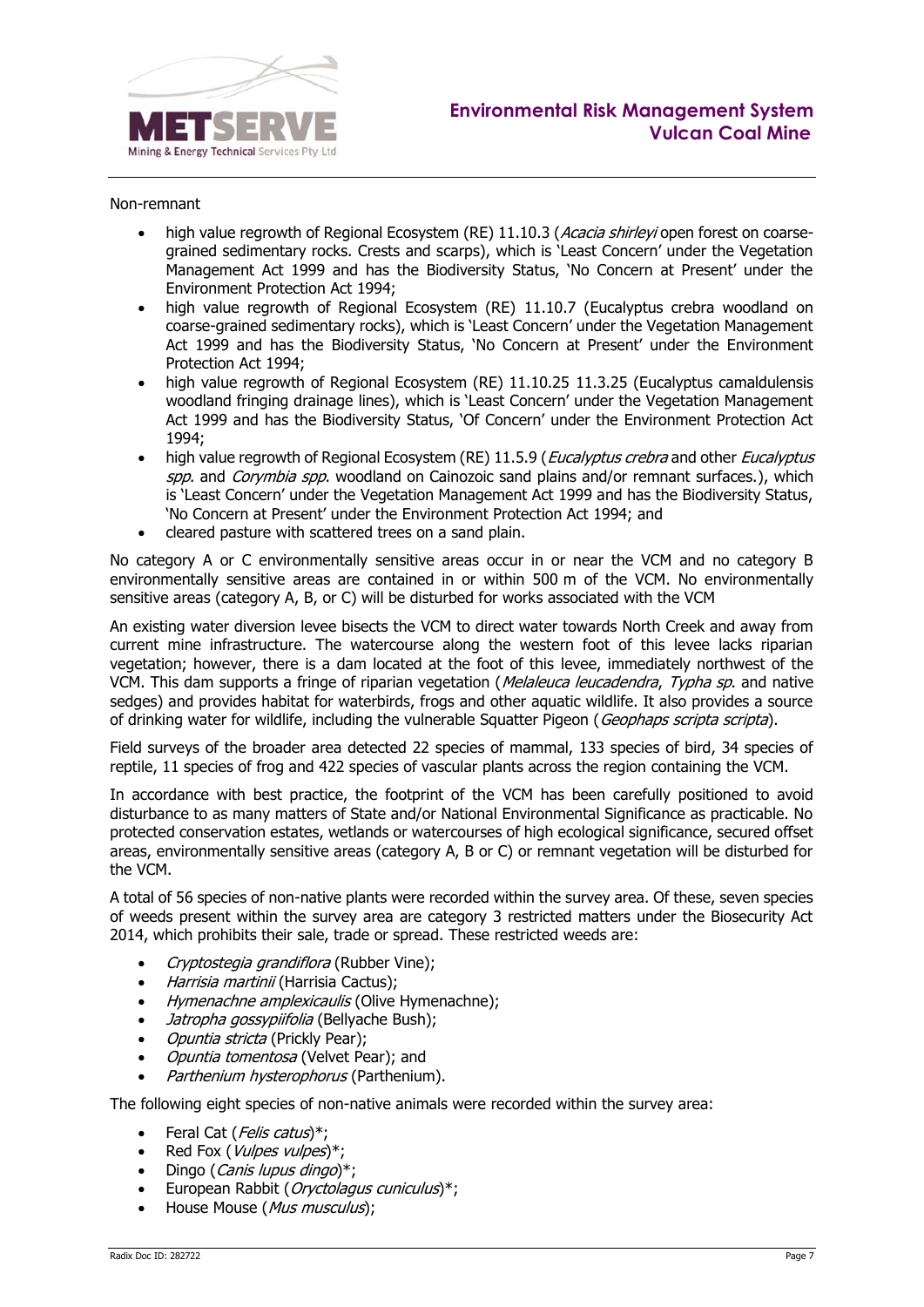

- Feral Pig  $(Sus\,scri$
- Cane Toad (Rhinella marina); and
- Common Myna (Acridotheres tristis).

Species marked with an asterisk are category 3, 4 and 6 restricted matters under the Biosecurity Act 2014. The Red Fox, Dingo and European Rabbit are also category 5 restricted matters under the Biosecurity Act 2014. Category 3 restricted matters must not be distributed or released, category 4 restricted matters must not be moved, category 5 restricted matters must not be kept, and category 6 restricted matters must not be fed.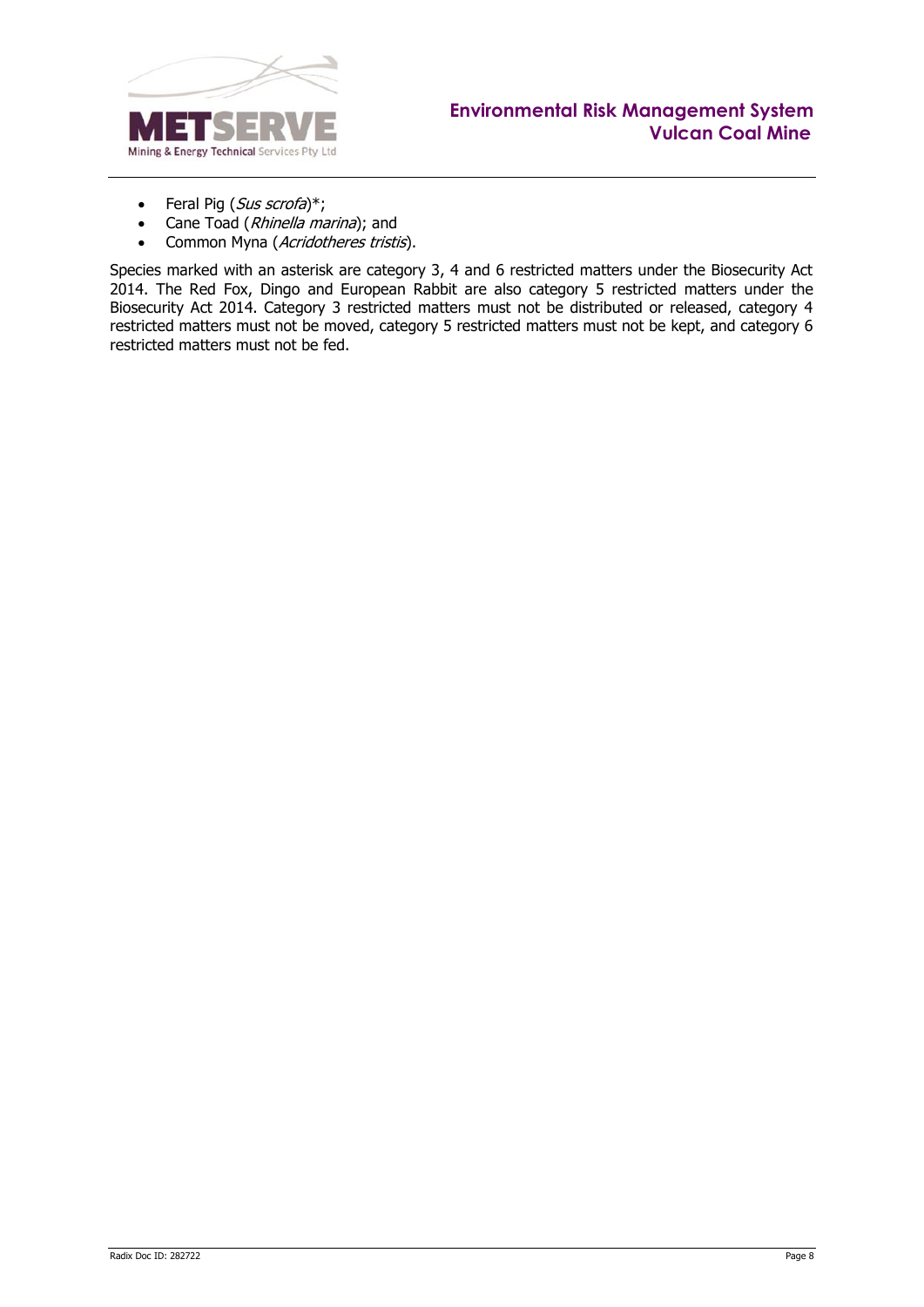

#### <span id="page-10-0"></span>**3 REGULATORY REQUIREMENTS**

#### <span id="page-10-1"></span>**3.1 ENVIRONMENTAL PROTECTION ACT (1994)**

#### <span id="page-10-2"></span>**3.1.1 Environmental Authority**

The VCM is subject to environmental authority (EA) EA0002912 which authorises environmentally relevant activities within ML700060. Vitrinite is required to implement the VCM in accordance with the conditions of the EA.

EA0002912 authorises the following environmentally relevant activities on ML700060:

- Resource Activity, Schedule 3, 13: Mining Black Coal;
- Ancillary Activity 16(2): Extracting, other than by dredging, in a year, the following quantity of material, (b) more than 100,000t but not more than 1,000,000t;
- Ancillary Activity 16(3): Screening, in a year, the following quantity of material, (b) more than 100,000t but not more than 1,000,000t;
- Ancillary Activity Schedule 2, 33: Crushing, milling, grinding or screening more than 5,000 t of material in a year.

This RMS has been developed to comply with condition A21 of EA0002912 which specifies:

"The holder of this environmental authority must, prior to the commencement of mining activities, develop and implement a risk management system for activities which mirrors the content requirements of the Standard for Risk Management (ISO31000:2018), or the latest edition of an Australian Standard for risk management, to the extent relevant to environmental management."

#### <span id="page-10-3"></span>**3.2 ENVIRONMENTAL PROTECTION AND BIODIVERSITY CONSERVATION ACT (EPBC) (1999)**

The VCM was referred under the EPBC Act to determine if assessment and approval under the EPBC Act was required. The Department of Agriculture, Water and the Environment concluded, based on the project designs, footprint and proposed management measures, that the impact was not significant and that no further assessment or approval was required. This finding is conditional on Vitrinite implementing the VCM as it proposed in the Referral.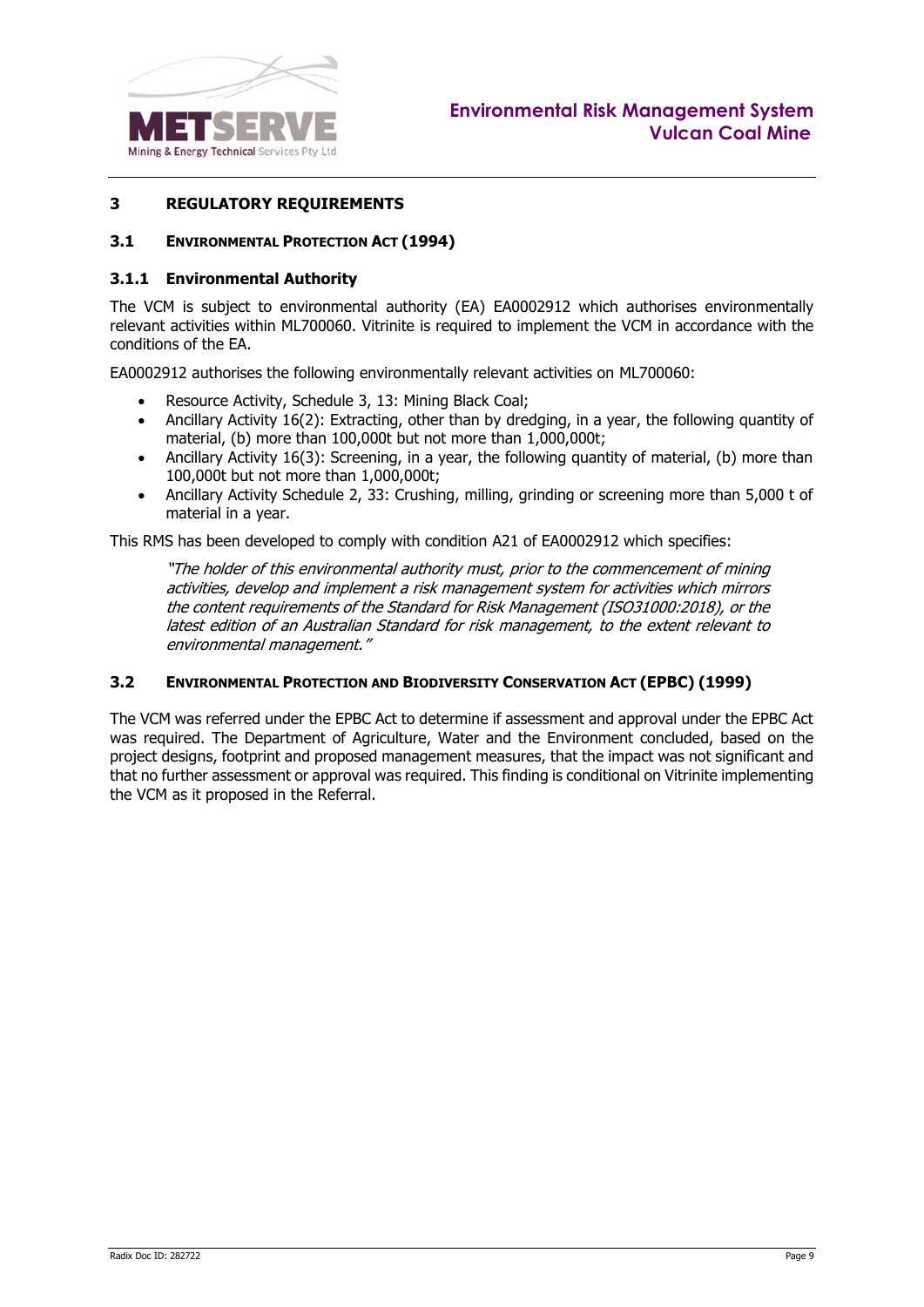

#### <span id="page-11-0"></span>**4 RISK ASSESSMENT**

#### <span id="page-11-1"></span>**4.1 RISK IDENTIFICATION**

This risk assessment aims to identify relevant potential risks to environmental values associated with operations at the VCM. Once identified, these risks are assessed based on the likelihood and consequence of them occurring. To identify and assess risk, Vitrinite utilises the Workplace Risk Assessment and Control (WRAC) methodology. This approach has been used to identify relevant environmental risks associated with operation of the VCM and to facilitate design and implementation of associated treatments. The identified relevant environmental risks associated with the VCM operations are listed and assessed in **Section [4.3](#page-13-0)**. It should be noted that the potential impacts of the VCM have been assessed as part of the EA application process. Mitigation measures, where required, are included in the application supporting documentation. This risk assessment primarily addresses unintended risks to environmental values that do not constitute part of the authorised activities and environmental harm associated with the VCM.

#### <span id="page-11-2"></span>**4.2 RISK ANALYSIS**

The purpose of risk analysis is to comprehend the nature of risk and all its characteristics including the level of risk. Level of risk has been assessed using Vitrinite's WRAC methodology which considers the likelihood and consequence of a hazard occurring. Likelihood rating is assigned to each risk (from A to E) using definitions in **[Table 4-1](#page-11-4)**. The consequence rating is assigned to each risk (from 1 to 5) based on the consequence definitions in **[Table 4-2](#page-12-0)**. The risk level represents the inherent risk associated with a task, prior to the implementation of risk treatments.

#### <span id="page-11-3"></span>**4.2.1 Risk Analysis Criteria**

For the purposes of this RMS, risk has been separated into two risk criteria or "loss types" based on the matters to be protected during project operations. **[Table 4-2](#page-12-0)** defines the consequence and likelihood ratings based on the scale of impact to each loss type. The loss types are:

- Environmental Impact (E); and
- Community or Reputation (C).

**[Table 4-3](#page-12-1)** provides the risk matrix and categories based on the assigned likelihood and consequence criteria. Categories range from Low (L), through Medium (M), and High (H) to Extreme (E). **[Table 4-4](#page-13-1)** provides guidance for the management of risks along with associated approval responsibilities.

|                   |                                                                                |                                                                | <b>Likelihood</b>                                                |                                                      |                                                                                                                                      |
|-------------------|--------------------------------------------------------------------------------|----------------------------------------------------------------|------------------------------------------------------------------|------------------------------------------------------|--------------------------------------------------------------------------------------------------------------------------------------|
|                   | $A - Extremely$<br><b>Likely</b>                                               | <b>B-Very Likely</b>                                           | C-Likely                                                         | $D -$ Unlikely                                       | $E -$ Rarely                                                                                                                         |
| <b>Definition</b> | Almost certain to<br>happen. Would be<br>expected daily or<br>more frequently. | Could happen<br>anytime. Could<br>occur as often as<br>weekly. | Could happen<br>sometime. Could<br>occur as often as<br>monthly. | Could happen.<br>Could occur once<br>a year or less. | Could happen but<br>probably never<br>will. Would<br>require<br>exceptional<br>circumstances.<br>Occurs less than<br>every 10 years. |

#### <span id="page-11-4"></span>**Table 4-1 Likelihood Definitions**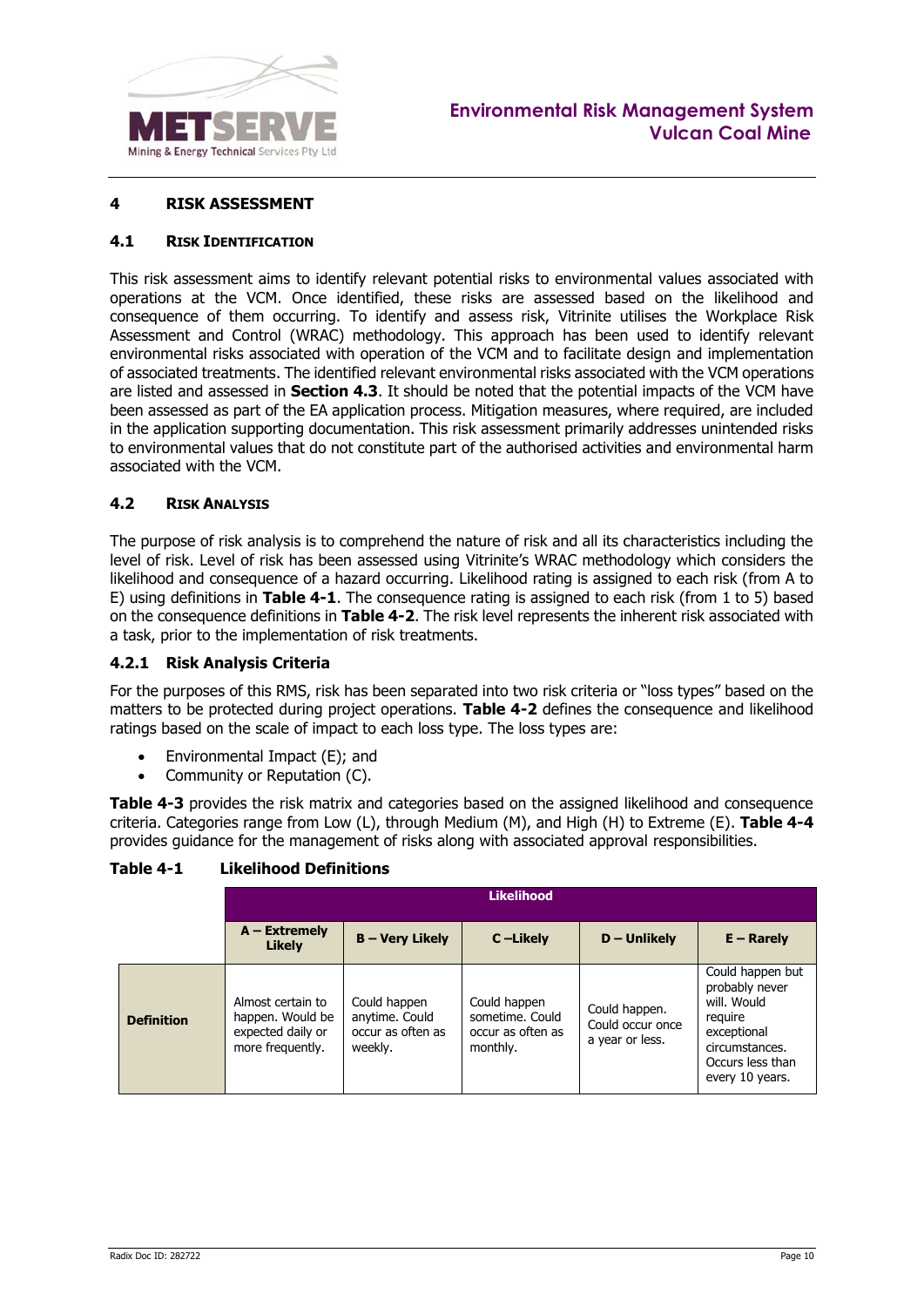

# **Environmental Risk Management System Vulcan Coal Mine**

|                                                 |                                                                                             |                                                                                                                                              | <b>Consequences</b>                                                                                                                                                                      |                                                                                                                                                                                                                        |                                                                                                                                                                    |
|-------------------------------------------------|---------------------------------------------------------------------------------------------|----------------------------------------------------------------------------------------------------------------------------------------------|------------------------------------------------------------------------------------------------------------------------------------------------------------------------------------------|------------------------------------------------------------------------------------------------------------------------------------------------------------------------------------------------------------------------|--------------------------------------------------------------------------------------------------------------------------------------------------------------------|
| <b>Loss Type</b>                                | Level 1<br><b>Insignificant</b>                                                             | Level 2<br><b>Minor</b>                                                                                                                      | Level 3<br><b>Moderate</b>                                                                                                                                                               | Level 4<br><b>Major</b>                                                                                                                                                                                                | Level 5<br>Catastrophic                                                                                                                                            |
| <b>Environmental</b><br>Import(E)               | No environmental<br>harm or remedial<br>action.                                             | Fnvironmental<br>nuisance event<br>(as per EP Act<br>1994).<br>No regulatory<br>action likely.<br>Remedial time and<br>$cost$ as per $(D)$ . | Fnvironmental<br>Harm Fvent<br>(as per EP Act<br>1994) - localised<br>to site.<br><b>Fnvironmental</b><br>infringement notice<br>possible.<br>Remedial time and<br>$cost$ as per $(D)$ . | Environmental<br>Harm Event $-$<br>extending off-site<br>OR Material<br>Environmental<br>Harm Event (as per<br>EP Act 1994).<br>Fnvironmental<br>prosecution<br>possible<br>Remedial time and<br>$cost$ as per $(D)$ . | Material<br>Environmental<br>Harm Event -<br>extending off-site.<br>Possible<br>suspension of<br>licence to operate.<br>Remedial time and<br>$cost$ as per $(D)$ . |
| <b>Community or</b><br><b>Reputation</b><br>(C) | Slight impact $-$<br>public awareness<br>may exist but no<br>public concern<br>(complaint). | Limited impact -<br>some local public<br>concern and<br>complaints.                                                                          | Considerable<br>impact; regional<br>public concern and<br>multiple<br>complaints. Local<br>Media attention.                                                                              | Regional impact -<br>Regional public<br>concern. Regional<br>media attention.                                                                                                                                          | National impact -<br>National media<br>attention.                                                                                                                  |

# <span id="page-12-0"></span>**Table 4-2 Loss Types and Consequence Definitions**

# <span id="page-12-1"></span>**Table 4-3 Risk Assessment Matrix**

|                                        |                                 |                                    | <b>Consequences</b>        |                         |                         |
|----------------------------------------|---------------------------------|------------------------------------|----------------------------|-------------------------|-------------------------|
| <b>Likelihood</b>                      | Level 1<br><b>Insignificant</b> | Level <sub>2</sub><br><b>Minor</b> | Level 3<br><b>Moderate</b> | Level 4<br><b>Major</b> | Level 5<br>Catastrophic |
| A<br><b>Extremely</b><br><b>Likely</b> | M(11)                           | H(16)                              | E(20)                      | E(23)                   | E(25)                   |
| B<br><b>Very Likely</b>                | M(7)                            | M(12)                              | H(17)                      | E(21)                   | E(24)                   |
| $\mathbf{C}$<br><b>Likely</b>          | L(4)                            | M(8)                               | H(13)                      | E(18)                   | E(22)                   |
| D<br><b>Unlikely</b>                   | L(2)                            | L(5)                               | M(9)                       | H(14)                   | E(19)                   |
| E<br><b>Rarely</b>                     | L(1)                            | L(3)                               | M(6)                       | M (10)                  | H(15)                   |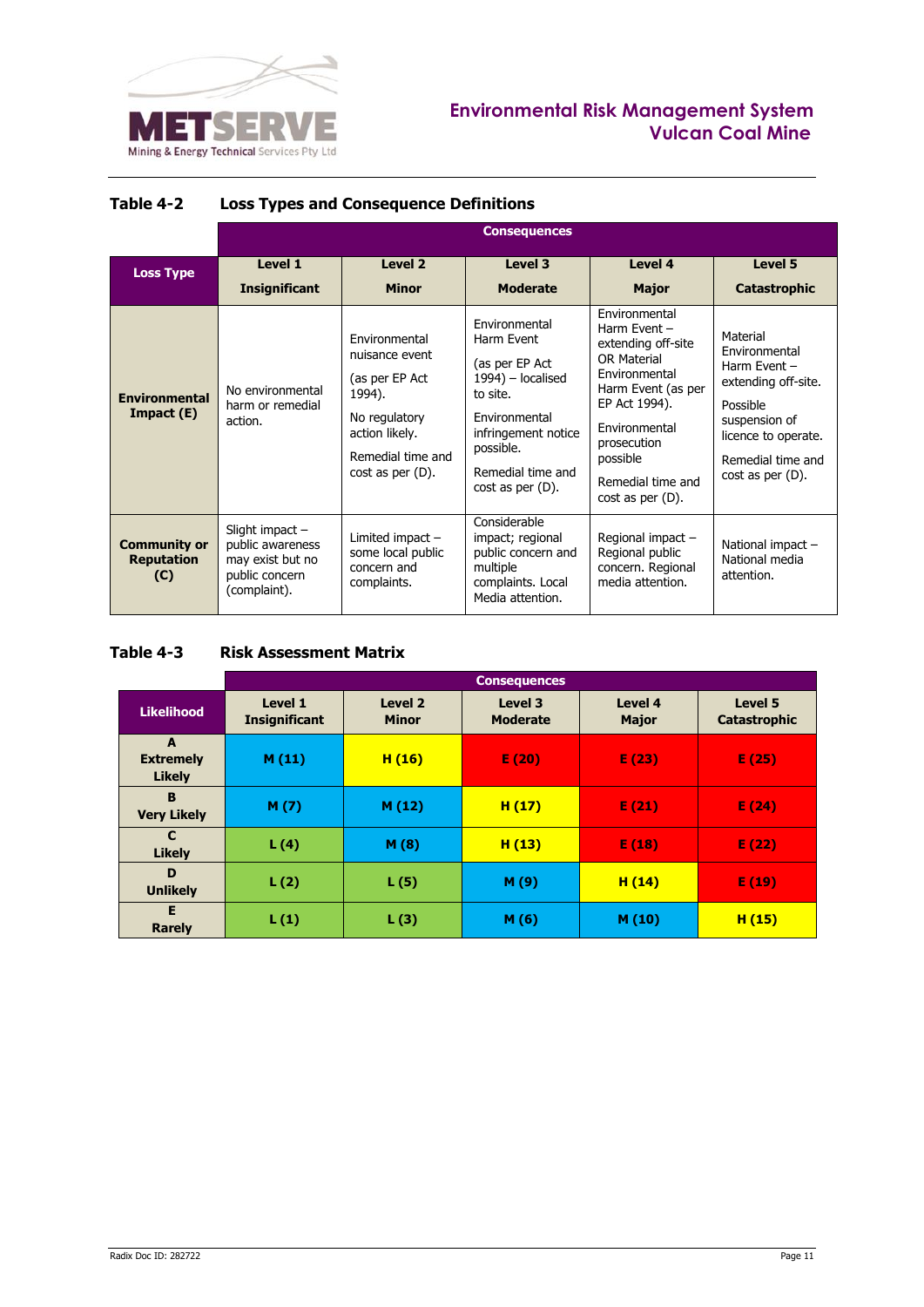

# **Environmental Risk Management System Vulcan Coal Mine**

| <b>Risk</b><br><b>Rating</b> | <b>Risk Level</b>              | <b>Approval</b>                               | <b>Guidelines for Risk Management</b>                                                                                                                                                                                                                 |
|------------------------------|--------------------------------|-----------------------------------------------|-------------------------------------------------------------------------------------------------------------------------------------------------------------------------------------------------------------------------------------------------------|
| 18 to 25                     | $(E)$ – Extreme<br><b>Risk</b> | Site Senior<br>Executive (SSE)<br>or delegate | The level of risk is deemed unacceptable without the relevant<br>approval to ensure that the level of risk to as low as reasonably<br>achievable and must be proactive in monitoring the risk.                                                        |
| 13 to 17                     | $(H)$ – High Risk              | Superintendent                                | The level of risk is deemed unacceptable without the relevant<br>approval to ensure that the level of risk to as low as reasonably<br>achievable and must be proactive in monitoring the risk.                                                        |
| 6 to 12                      | (M) - Medium<br><b>Risk</b>    | Appointed<br>Supervisor                       | The level of risk is deemed acceptable to undertake with active<br>monitoring to ensure identified controls are in place and that<br>changes to the conditions or process are identified and further<br>risk assessed and approved by the Supervisor. |
| $1$ to 5                     | $(L)$ – Low Risk               | Coal Mine<br>Workers                          | The level of risk is deemed acceptable to undertake with active<br>monitoring to ensure identified controls are in place and that<br>changes to the conditions or process are identified and further<br>risk assessed.                                |

#### <span id="page-13-1"></span>**Table 4-4 Risk Management Guidance**

#### <span id="page-13-0"></span>**4.3 RISK EVALUATION**

Risk evaluation is utilised to determine whether further management or mitigation measures are required after the inherent risk is analysed. This decision accounts for the level of inherent risk associated with an activity in consideration of current management measures. It ultimately considers whether the inherent risk is acceptable and whether any further action is required to reduce that risk. It also considers the wider context of a scenario where risks become hazards, including the actual and perceived consequences to the relevant stakeholders. To address the inherent risk of an action the following broad risk treatment pathways are considered, with specific treatment actions outlined in the risk treatment plan:

- 1. Nothing further required.
- 2. Consider risk treatment options.
- 3. Undertake further analysis to better understand risk.
- 4. Maintaining existing controls.
- 5. Reconsider objectives.

#### **[Table 4-5](#page-14-0)** presents:

- identified environmental risks associated with the VCM:
- an analysis of inherent risk in consideration of existing mitigation measures;
- an evaluation of the inherent risk;
- nomination, where required, of additional risk treatments; and
- an analysis of residual risk.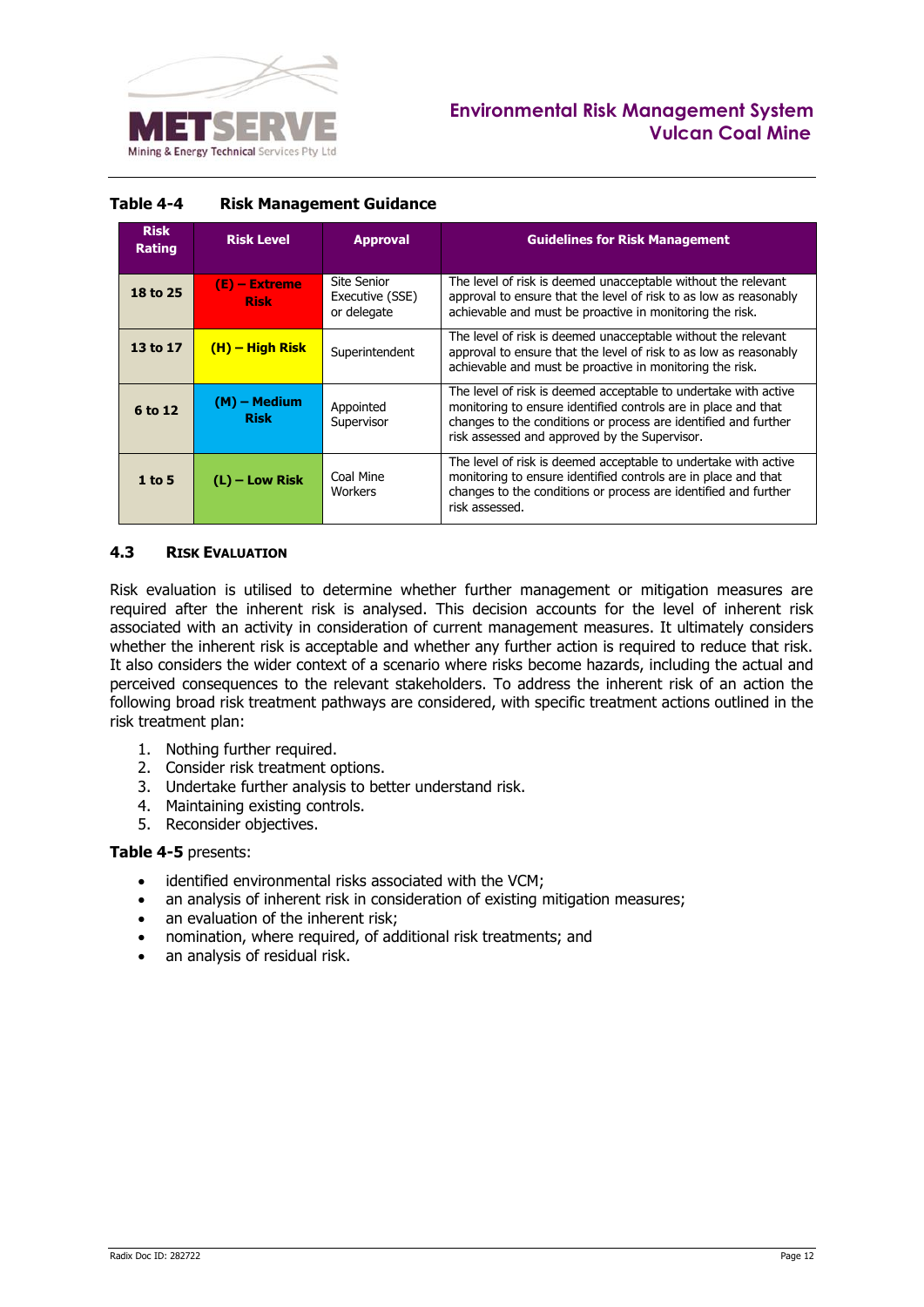

# **Table 4-5 Risk Analysis and Treatment Evaluation**

<span id="page-14-0"></span>

| <b>Item</b><br>No. | <b>Activity</b>                                                                                                            | <b>Hazard</b>                                         | <b>Existing Controls</b>                                                                                                                                                                                                                                                                                                                                                                                                                                                                                  | Type<br>oss | Consequence | Likelihood | Rating<br>Risk | <b>Proposed Risk Treatments</b> | Risk<br>Residual |
|--------------------|----------------------------------------------------------------------------------------------------------------------------|-------------------------------------------------------|-----------------------------------------------------------------------------------------------------------------------------------------------------------------------------------------------------------------------------------------------------------------------------------------------------------------------------------------------------------------------------------------------------------------------------------------------------------------------------------------------------------|-------------|-------------|------------|----------------|---------------------------------|------------------|
| 1.                 | Earthworks (vegetation<br>clearing, site preparation,<br>topsoil stockpiling and<br>early rehabilitation<br>establishment) | Clearance outside of<br>approved disturbance<br>areas | Prevention Controls:<br>• Permit to Disturb issued by Environmental department,<br>signed off by task supervisor, and provided to operator<br>with appropriately detailed maps, coordinates, and<br>description of area;<br>• GPS systems in plant or equipment (if available) / and<br>proposed clearance area demarcated via survey with<br>flagging tape.<br>Preparedness Controls:<br>Pre and post clearing inspections to ensure compliance with<br>permit to disturb and approved clearance limits. | ш           | ო           | $\Omega$   | ξ9             | None required                   | e<br>S           |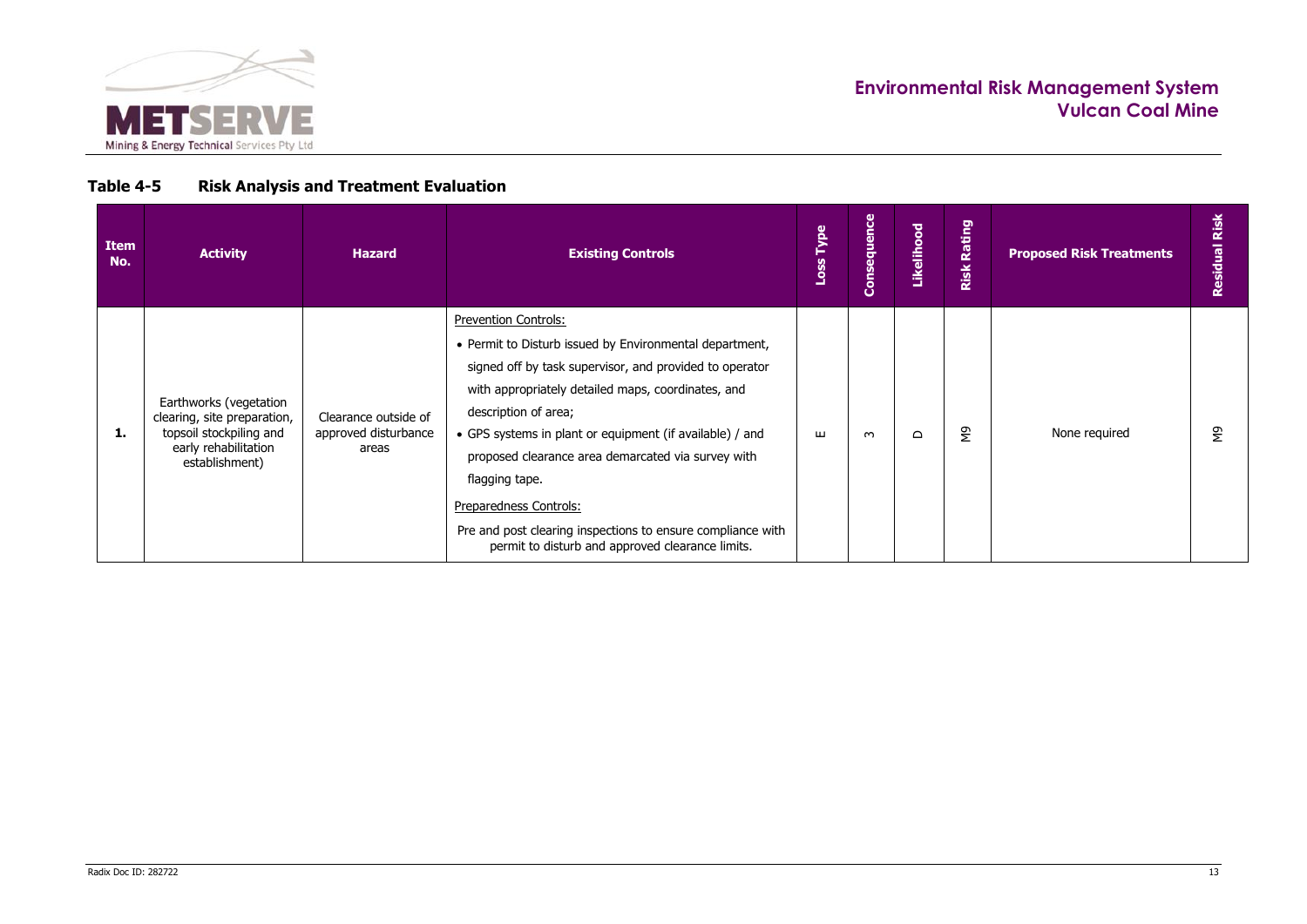

|  |  |                                                                                                          | <b>Prevention Controls:</b>                                |        |  |   |     |               |     |
|--|--|----------------------------------------------------------------------------------------------------------|------------------------------------------------------------|--------|--|---|-----|---------------|-----|
|  |  |                                                                                                          | • Agreement in place with traditional owners (Barada       |        |  |   |     |               |     |
|  |  |                                                                                                          | Barna);                                                    |        |  |   |     |               |     |
|  |  |                                                                                                          | • Site survey of proposed disturbance areas has been       |        |  |   |     |               |     |
|  |  |                                                                                                          | undertaken with Barada Barna survey team and               |        |  |   |     |               |     |
|  |  |                                                                                                          | archaeologist (if required) prior to any clearance works   |        |  |   | E19 |               |     |
|  |  |                                                                                                          | being undertaken;                                          |        |  | D |     |               | E19 |
|  |  |                                                                                                          | • Authorisation received for works to proceed received     |        |  |   |     | None required |     |
|  |  | Clearance without<br>relevant cultural<br>heritage clearance -<br>potential destruction<br>of culturally | from traditional owners. Any identified sites or artifacts |        |  |   |     |               |     |
|  |  |                                                                                                          | mapped with appropriate exclusion zones implemented;       |        |  |   |     |               |     |
|  |  |                                                                                                          | • Physical signage and/or barriers in place around         |        |  |   |     |               |     |
|  |  |                                                                                                          | exclusion zones;                                           | C<br>5 |  |   |     |               |     |
|  |  | significant sites or                                                                                     | • Permit to Disturb issued by Environmental department,    |        |  |   |     |               |     |
|  |  | artefacts                                                                                                | signed off by task supervisor, and provided to operator    |        |  |   |     |               |     |
|  |  |                                                                                                          | with appropriately detailed maps, coordinates, and         |        |  |   |     |               |     |
|  |  |                                                                                                          | description of area;                                       |        |  |   |     |               |     |
|  |  |                                                                                                          | • GPS systems in plant or equipment (if available) / and   |        |  |   |     |               |     |
|  |  |                                                                                                          | proposed clearance area demarcated via survey with         |        |  |   |     |               |     |
|  |  |                                                                                                          | flagging tape.                                             |        |  |   |     |               |     |
|  |  |                                                                                                          | Preparedness Controls:                                     |        |  |   |     |               |     |
|  |  |                                                                                                          | • Pre and post clearing inspections to ensure compliance   |        |  |   |     |               |     |
|  |  |                                                                                                          | with permit to disturb and approved clearance limits.      |        |  |   |     |               |     |
|  |  |                                                                                                          |                                                            |        |  |   |     |               |     |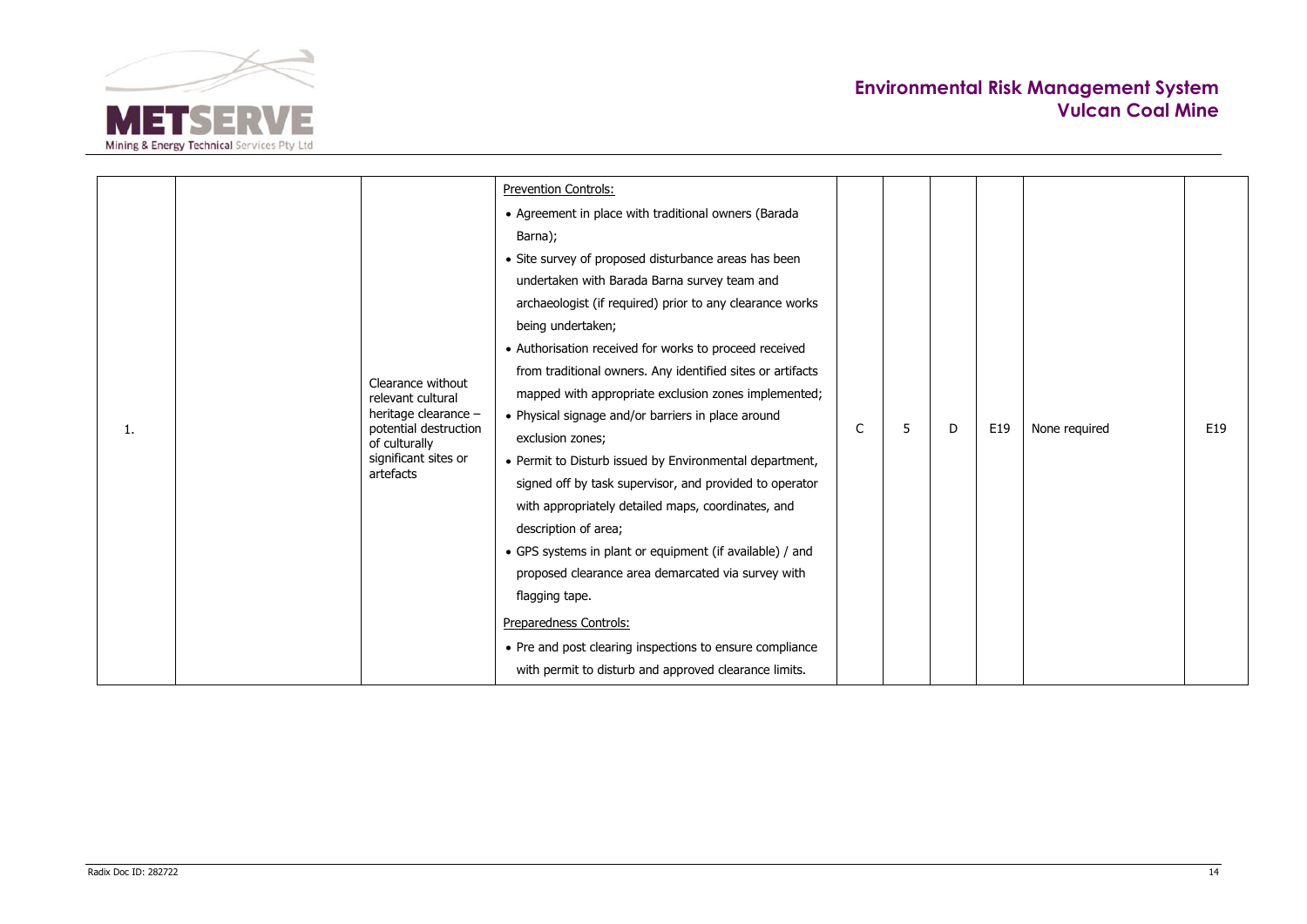

|    |                                                                                                   | Uncontrolled release                                                                                                                                                                                                                                                       | <b>Prevention Controls:</b><br>• All works undertaken in accordance with Erosion and<br>Sediment Control Plan;<br>• Identification and implementation of appropriate<br>drainage, erosion and sediment controls;                                                                                                                                                                                                                   |        |    |                |               |               |                |
|----|---------------------------------------------------------------------------------------------------|----------------------------------------------------------------------------------------------------------------------------------------------------------------------------------------------------------------------------------------------------------------------------|------------------------------------------------------------------------------------------------------------------------------------------------------------------------------------------------------------------------------------------------------------------------------------------------------------------------------------------------------------------------------------------------------------------------------------|--------|----|----------------|---------------|---------------|----------------|
|    | of sediment laden<br>waters to<br>environment                                                     | • Water monitoring equipment functional, fit for purpose,<br>and calibrated;<br>• Water infrastructure (dams, levees) appropriately<br>constructed, maintained, and managed.<br>Preparedness Controls:<br>Planning significant earthworks around severe weather<br>events. | F.                                                                                                                                                                                                                                                                                                                                                                                                                                 | 3      | D. | M <sub>9</sub> | None required | M9            |                |
| 2. | Mining operations (waste rock<br>and coal excavation, waste<br>and ROM handling and<br>transport) | Generation of<br>excessive dust offsite<br>resulting in a<br>complaint                                                                                                                                                                                                     | <b>Prevention Controls:</b><br>• Visual monitoring of dust levels combined with adequate<br>and timely dust suppression;<br>• Covering loads prior to transport;<br>• Vehicle washdown facilities in place;<br>• Significant distance to receptors;<br>• Neighbours notified of activities.<br>Preparedness Controls:<br>• Complaints register;<br>• Dust monitoring program in place and ready for<br>implementation if required. | E<br>C | 2  | D.             | L5            | None required | L <sub>5</sub> |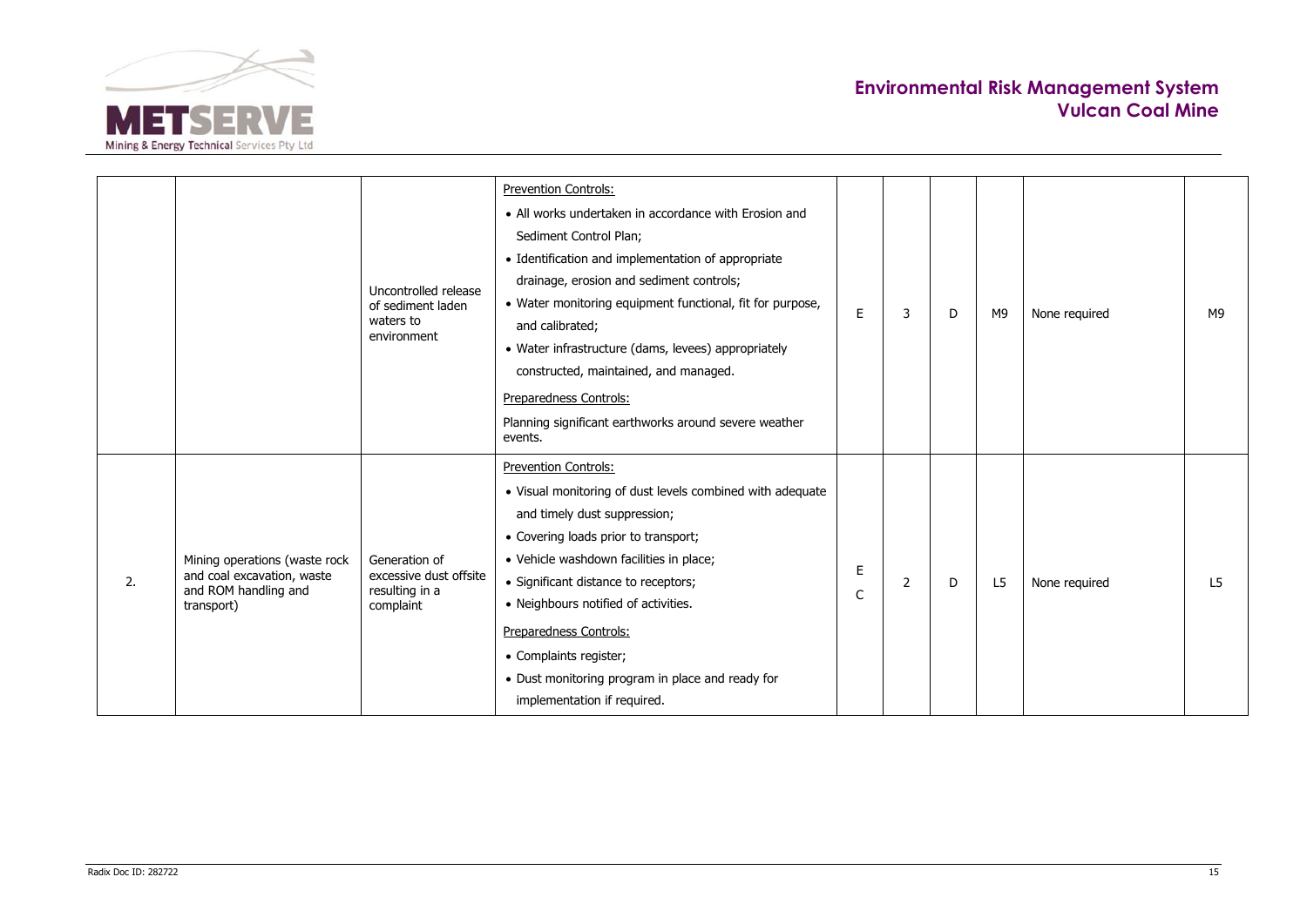

| <b>Prevention Controls:</b><br>• Blasting conducted in line with EA limits and site<br>controls;<br>Generation of<br>• Significant distance to receptors<br>excessive noise,<br>vibration, or airblast<br>E<br>• Neighbours notified of activities in advance<br>2<br>L <sub>5</sub><br>None required<br>L <sub>5</sub><br>overpressure<br>D<br>C<br>nuisance offsite<br>Preparedness Controls:<br>resulting in a<br>• Complaint register;<br>complaint<br>• Blast monitoring program in place and ready for<br>implementation if required.<br><b>Prevention Controls:</b><br>• Site personnel follow MSDS for handling, use and<br>storage of hydrocarbons on site;<br>· Bunded storage areas available (permanent or<br>temporary);<br>Hydrocarbon release<br>Storage and handling of<br>Е<br>None required<br>M9<br>3<br>D<br>M9<br>3.<br>hydrocarbons<br>to soil or waterways<br>• Appropriate waste management practices in place.<br>Preparedness Controls:<br>· Spill kits;<br>• Rehabilitation and disposal of contaminated land if<br>required. |  |  |  |  |  |  |  |  |  |
|----------------------------------------------------------------------------------------------------------------------------------------------------------------------------------------------------------------------------------------------------------------------------------------------------------------------------------------------------------------------------------------------------------------------------------------------------------------------------------------------------------------------------------------------------------------------------------------------------------------------------------------------------------------------------------------------------------------------------------------------------------------------------------------------------------------------------------------------------------------------------------------------------------------------------------------------------------------------------------------------------------------------------------------------------------|--|--|--|--|--|--|--|--|--|
|                                                                                                                                                                                                                                                                                                                                                                                                                                                                                                                                                                                                                                                                                                                                                                                                                                                                                                                                                                                                                                                          |  |  |  |  |  |  |  |  |  |
|                                                                                                                                                                                                                                                                                                                                                                                                                                                                                                                                                                                                                                                                                                                                                                                                                                                                                                                                                                                                                                                          |  |  |  |  |  |  |  |  |  |
|                                                                                                                                                                                                                                                                                                                                                                                                                                                                                                                                                                                                                                                                                                                                                                                                                                                                                                                                                                                                                                                          |  |  |  |  |  |  |  |  |  |
|                                                                                                                                                                                                                                                                                                                                                                                                                                                                                                                                                                                                                                                                                                                                                                                                                                                                                                                                                                                                                                                          |  |  |  |  |  |  |  |  |  |
|                                                                                                                                                                                                                                                                                                                                                                                                                                                                                                                                                                                                                                                                                                                                                                                                                                                                                                                                                                                                                                                          |  |  |  |  |  |  |  |  |  |
|                                                                                                                                                                                                                                                                                                                                                                                                                                                                                                                                                                                                                                                                                                                                                                                                                                                                                                                                                                                                                                                          |  |  |  |  |  |  |  |  |  |
|                                                                                                                                                                                                                                                                                                                                                                                                                                                                                                                                                                                                                                                                                                                                                                                                                                                                                                                                                                                                                                                          |  |  |  |  |  |  |  |  |  |
|                                                                                                                                                                                                                                                                                                                                                                                                                                                                                                                                                                                                                                                                                                                                                                                                                                                                                                                                                                                                                                                          |  |  |  |  |  |  |  |  |  |
|                                                                                                                                                                                                                                                                                                                                                                                                                                                                                                                                                                                                                                                                                                                                                                                                                                                                                                                                                                                                                                                          |  |  |  |  |  |  |  |  |  |
|                                                                                                                                                                                                                                                                                                                                                                                                                                                                                                                                                                                                                                                                                                                                                                                                                                                                                                                                                                                                                                                          |  |  |  |  |  |  |  |  |  |
|                                                                                                                                                                                                                                                                                                                                                                                                                                                                                                                                                                                                                                                                                                                                                                                                                                                                                                                                                                                                                                                          |  |  |  |  |  |  |  |  |  |
|                                                                                                                                                                                                                                                                                                                                                                                                                                                                                                                                                                                                                                                                                                                                                                                                                                                                                                                                                                                                                                                          |  |  |  |  |  |  |  |  |  |
|                                                                                                                                                                                                                                                                                                                                                                                                                                                                                                                                                                                                                                                                                                                                                                                                                                                                                                                                                                                                                                                          |  |  |  |  |  |  |  |  |  |
|                                                                                                                                                                                                                                                                                                                                                                                                                                                                                                                                                                                                                                                                                                                                                                                                                                                                                                                                                                                                                                                          |  |  |  |  |  |  |  |  |  |
|                                                                                                                                                                                                                                                                                                                                                                                                                                                                                                                                                                                                                                                                                                                                                                                                                                                                                                                                                                                                                                                          |  |  |  |  |  |  |  |  |  |
|                                                                                                                                                                                                                                                                                                                                                                                                                                                                                                                                                                                                                                                                                                                                                                                                                                                                                                                                                                                                                                                          |  |  |  |  |  |  |  |  |  |
|                                                                                                                                                                                                                                                                                                                                                                                                                                                                                                                                                                                                                                                                                                                                                                                                                                                                                                                                                                                                                                                          |  |  |  |  |  |  |  |  |  |
|                                                                                                                                                                                                                                                                                                                                                                                                                                                                                                                                                                                                                                                                                                                                                                                                                                                                                                                                                                                                                                                          |  |  |  |  |  |  |  |  |  |
|                                                                                                                                                                                                                                                                                                                                                                                                                                                                                                                                                                                                                                                                                                                                                                                                                                                                                                                                                                                                                                                          |  |  |  |  |  |  |  |  |  |
|                                                                                                                                                                                                                                                                                                                                                                                                                                                                                                                                                                                                                                                                                                                                                                                                                                                                                                                                                                                                                                                          |  |  |  |  |  |  |  |  |  |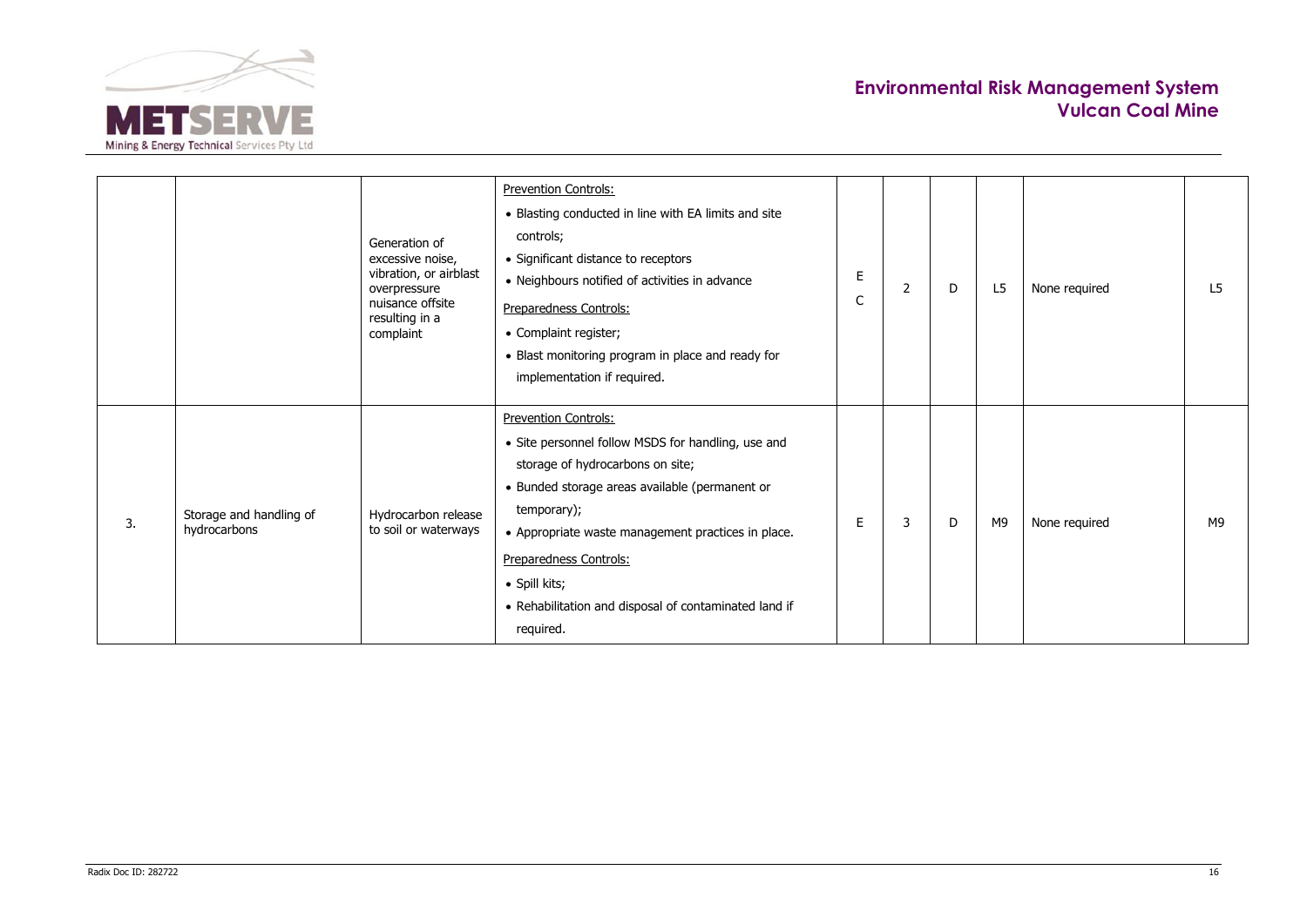

| 4. | Mine affected water (MAW)<br>storage and transport | Uncontrolled release<br>of MAW                                         | <b>Prevention Controls:</b><br>• MAW storage dams constructed and maintained in<br>accordance with RPEQ requirements;<br>• Structural integrity of MAW pipelines checked regularly;<br>Preparedness Controls:<br>• Groundwater monitoring undertaken downgradient of<br>MAW dams. | E | 4 | E. | M10            | None required | M10 |
|----|----------------------------------------------------|------------------------------------------------------------------------|-----------------------------------------------------------------------------------------------------------------------------------------------------------------------------------------------------------------------------------------------------------------------------------|---|---|----|----------------|---------------|-----|
| 5. | Rehabilitation                                     | Rehabilitation does<br>not meet post-<br>mining land use<br>objectives | <b>Prevention Controls:</b><br>• Implement PRCP commitments;<br>• Rehabilitation completed as per prescribed<br>methodology.<br>Preparedness Controls:<br>• Approved PRCP and ERC in place.                                                                                       | Е | 3 | D  | M <sub>9</sub> | None required | M9  |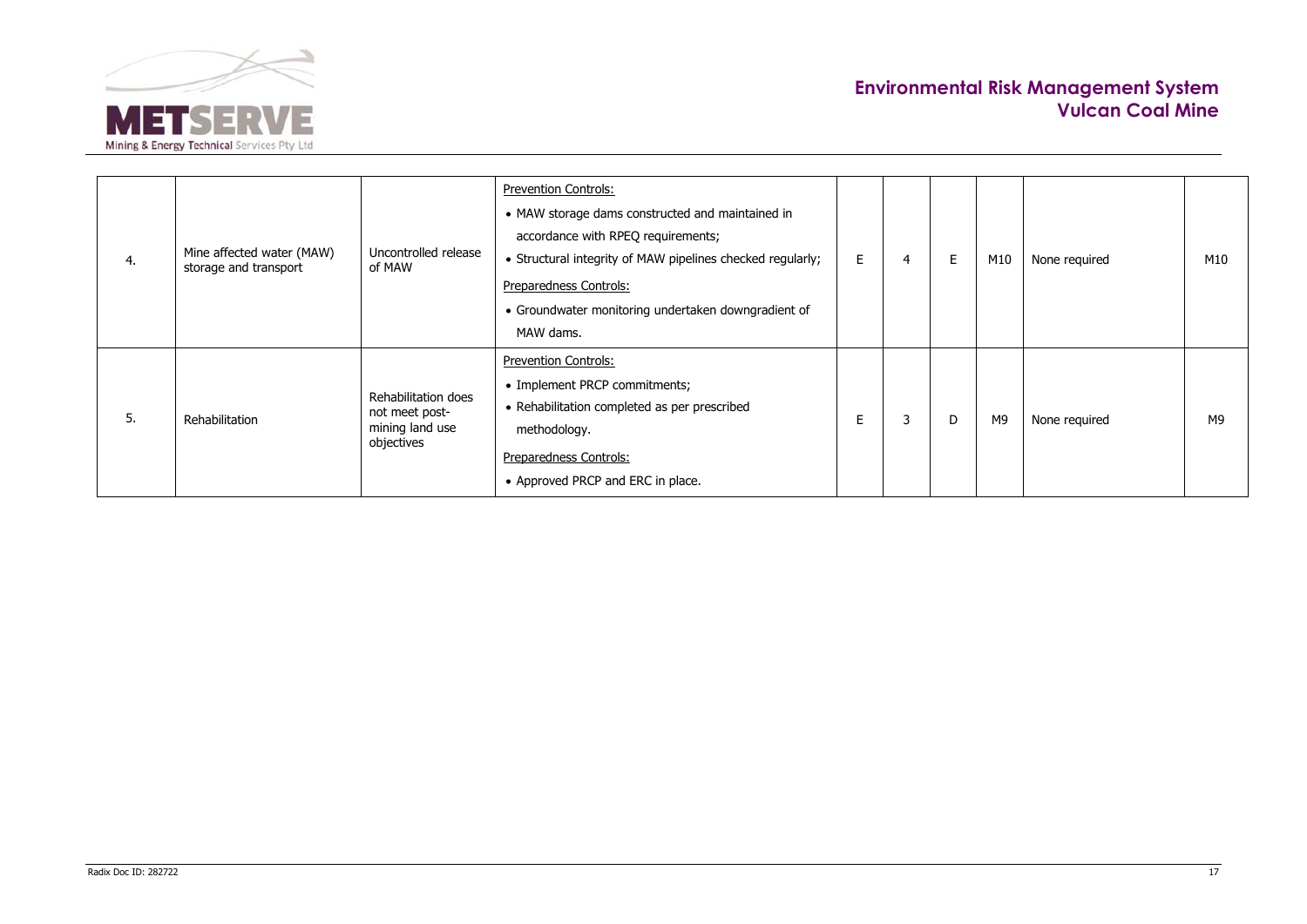

#### <span id="page-19-0"></span>**5 RISK TREATMENT**

#### <span id="page-19-1"></span>**5.1 DETERMINING RISK TREATMENTS**

The purpose of risk treatment is to identify, assess and implement options for addressing risk. Selecting the most appropriate risk treatment options involves balancing the potential benefits relative to costs, effort or disadvantages of implementation. The degree of intervention for a given risk is determined by the level of inherent risk. Regardless of risk level, a number of broad strategies are to be considered for addressing inherent risk. These include:

- avoiding the risk by deciding not to start or continue with the activity that gives rise to that risk;
- taking or increasing the risk to pursue an opportunity;
- removing the risk source;
- changing the likelihood;
- changing the consequences:
- sharing the risk (e.g. through contracts, buying insurance); or
- retaining the risk by informed decision.

Before deciding on one of the above risk treatment pathways, consideration should be given to the wider context of the project. Even though a treatment may resolve one particular source of extreme risk, it may compromise other aspects of the broader project. Risk treatments should take into consideration the breadth of factors associated with the internal and external contexts of the project. This includes:

- environmental matters;
- stakeholders;
- agreements with government regulators (EA permit);
- effectiveness of risk treatment; and
- capability of Vitrinite to implement risk treatment.

#### <span id="page-19-2"></span>**5.2 ENVIRONMENTAL RISK TREATMENT PLAN**

Once the risk treatments have been identified, a plan for prioritisation and implementation should be developed and documented. The risk treatment plan is a tool for specifying how the chosen treatment options will be implemented. It is to be accessible to those involved so that they understand the risk treatment processes. It also serves as a benchmark against which progress and performance can be monitored and recorded, which allows for informed revision and review.

Through monitoring and review (refer **Section [6](#page-20-0)**), risk treatments are likely to evolve over time. This process will incorporate the views of stakeholders and aims to identify and minimise unintended consequences of the risk treatments themselves while refining and better targeting risk mitigation.

The treatment plan should include:

- the rationale for selection of the treatment options including the expected benefits to be gained;
- the resources required, including contingencies;
- the performance measures;
- the constraints:
- the required reporting and monitoring; and
- when actions are expected to be undertaken and completed.

An example Risk Treatment Action Plan is provided in **Appendix A**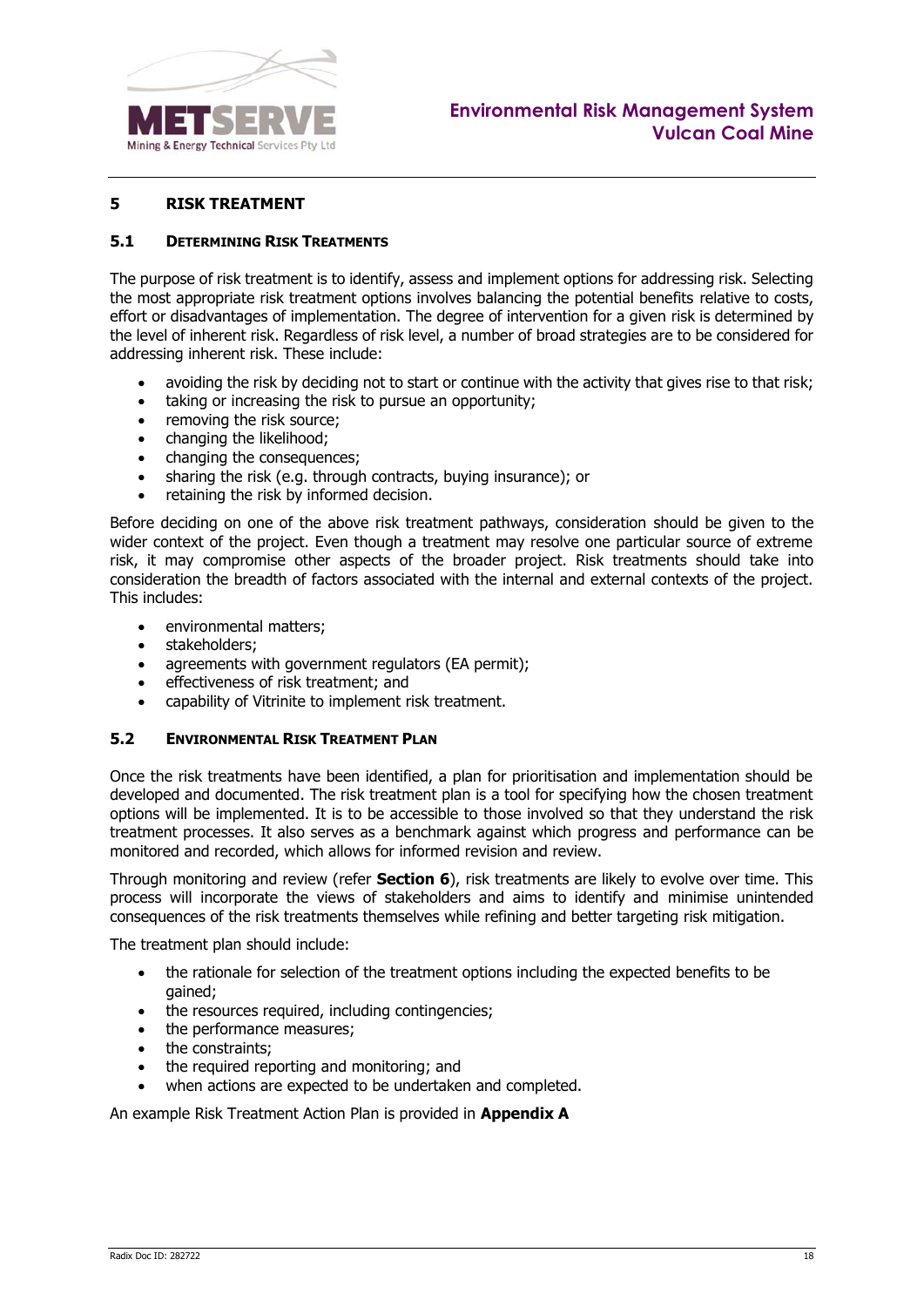

## <span id="page-20-0"></span>**6 MONITORING & REVIEW**

The purpose of monitoring and review is to assure and improve the quality and effectiveness of the RMS, treatment implementation and evaluation of outcomes. Monitoring will take place at all stages of project development. This includes planning, gathering and analysing information, recording results and providing feedback. Using information gathered as part of a consistent monitoring program, an annual review of the RMS will be conducted. The focus of this review will be on the effectiveness of the RMS, treatment implementation and evaluation of outcomes.

It will also revisit the risk identification process to determine if new hazards/ risks have arisen. In such a case, the new hazard will be subject to the risk assessment process and will trigger a review of the current risk treatment plan to account for any new treatment requirements and to identify further vulnerabilities (e.g. overlapping impacts of emergent risks with previously identified risks).

The Risk Assessment and Treatment Plan should also be reviewed if any of the follow events occur:

- exceedance of trigger values outlined in EA permit;
- failure of current risk treatment to mitigate risk;
- discovery of new environmental values that now need to be accounted for; and
- changes in legislation.

Should a review be triggered on an event basis, it does not occur in place of the annual review. The outcomes of monitoring and review (i.e. whether changes to risk management have occurred or not) will be communicated to all relevant stakeholders as soon as practicable. Monitoring and review are the responsibility of the Environmental Department and the Operations Manager.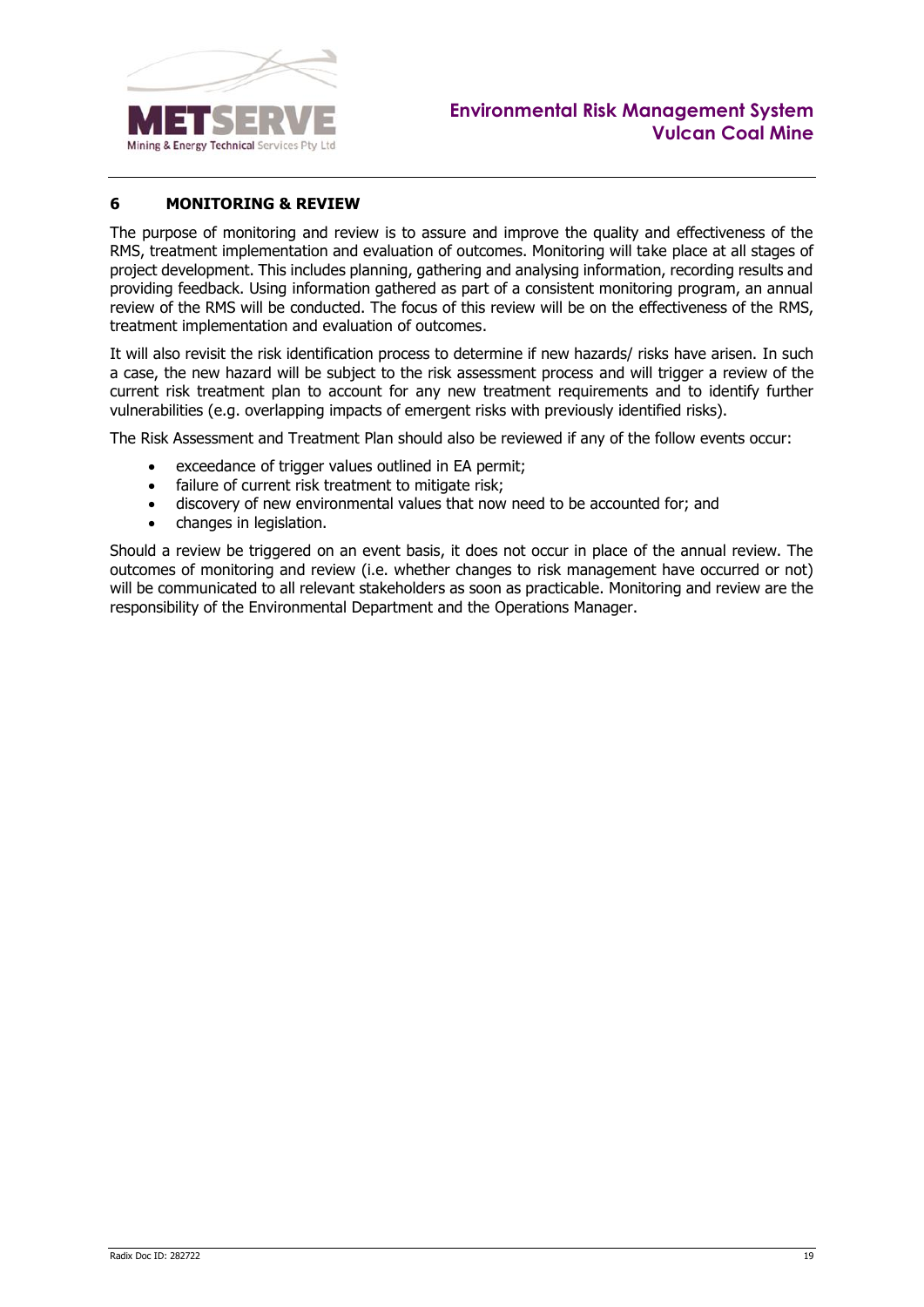<span id="page-21-2"></span>

#### <span id="page-21-0"></span>**7 ROLES AND RESPONSIBILITIES**

#### <span id="page-21-1"></span>**7.1 SITE SENIOR EXECUTIVE**

The SSE has the following responsibilities under the RMS:

- sole approval authority for "extreme risk" actions, and actions of any lower risk category, provided all necessary controls are in place;
- overall responsibility for, and oversight of, the RMS and its review process;
- accountable for the management structure and ultimately compliance with the RMS; and
- overall financial control and assigns budget and funding for risk management.

#### **7.2 OPERATIONS MANAGER**

The Operations Manager is the owner of this Environmental RMS. Their responsibilities include:

- approval authority for "high risk" actions and actions of any lower risk category provided all necessary controls are in place;
- initial development of the system (this document);
- annual review of the document (refer **Section [6](#page-20-0)**);
- implementation of the existing and proposed risk management treatments (note the risk treatment plan may delegate implementation responsibilities to other parties).
- event-based reviews of the documentation; and
- communication of the system requirements and outcomes (particularly the risk treatment plan) to all relevant stakeholders.

#### <span id="page-21-3"></span>**7.3 SUPERVISORS**

Appointed supervisors have the following responsibilities under the RMS, only for activities they have authority over:

- approval authority for "medium risk" or "low risk" activities provided all necessary controls are in place;
- ensuring all operations under their supervision are undertaken in accordance with the RMS; and
- ensuring all employees and contractors under their supervision are appropriately trained and informed regarding their responsibilities under the system; and
- reporting to their supervisor or the Operations Manager on matters of risk management that may arise.

#### <span id="page-21-4"></span>**7.4 COAL MINE WORKER**

All coal mine workers are responsible for:

- authority to proceed with "low risk" activities provided all necessary controls are in place;
- working in accordance with the RMS; and
- reporting to their supervisor on matters of risk management that may arise.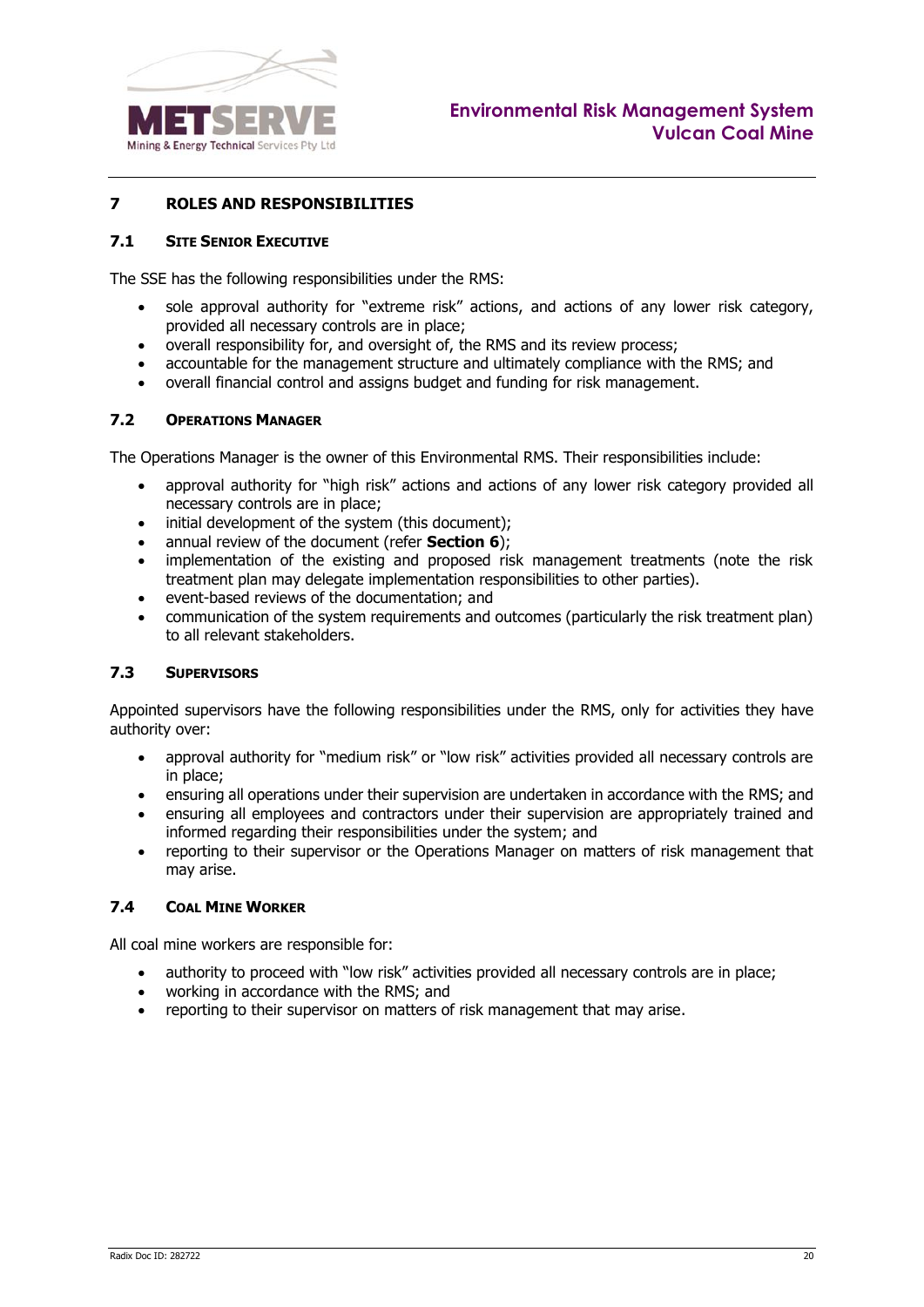

## <span id="page-22-0"></span>**8 COMMUNICATION & CONSULTATION**

Information on identified hazards and risks will be communicated to relevant internal and external stakeholders. This information includes the relevant risks and treatments in place along with how they can provide feedback on how to improve risk treatments.

Relevant stakeholders for the RMS include all those involved with project operations. This includes workers, management staff, landholders and third-party consultants and contractors who operate on site. For these personnel, key risks will be communicated through inductions and toolbox meetings prior to the commencement of works. Additionally, the Department of Resources (DOR) and the Department of Environment and Science (DES) are key stakeholders in the VCM and have been consulted through application and approvals processes. Future consultation with the departments will occur though Vitrinite meeting reporting requirements. The EA also include incident reporting requirements.

For the broader community, a complaints register will be kept, documenting criticism or concern over perceived environmental issues. This will be available for consultation by the relevant stakeholders, should a violation of the EA permit occur or be suspected. The complaints register will record:

- 1. name, address and contact number of the complainants;
- 2. time and date of the complaint;
- 3. reasons for the complaint;
- 4. investigations undertaken;
- 5. conclusions formed;
- 6. actions taken to resolve the complaint;
- 7. any abatement measures implemented; and
- 8. person responsible for resolving the complaint.

The Environmental Department is responsible for investigations into any uncontrolled risks that do not meet EA condition requirements. EA non-compliances are to be communicated to Government regulatory bodies by the Environmental Department. Potential mitigation measures will then be implemented to prevent further impacts, where practical. The Environmental Department will also review this RMS, operational plans, site procedures and monitoring records. If required, management plans and site procedures will be amended. Any monitoring records are required to be kept until the surrender of the Environmental Authority (EA0002912, Condition A5) and should be incorporated into any review of the RMS.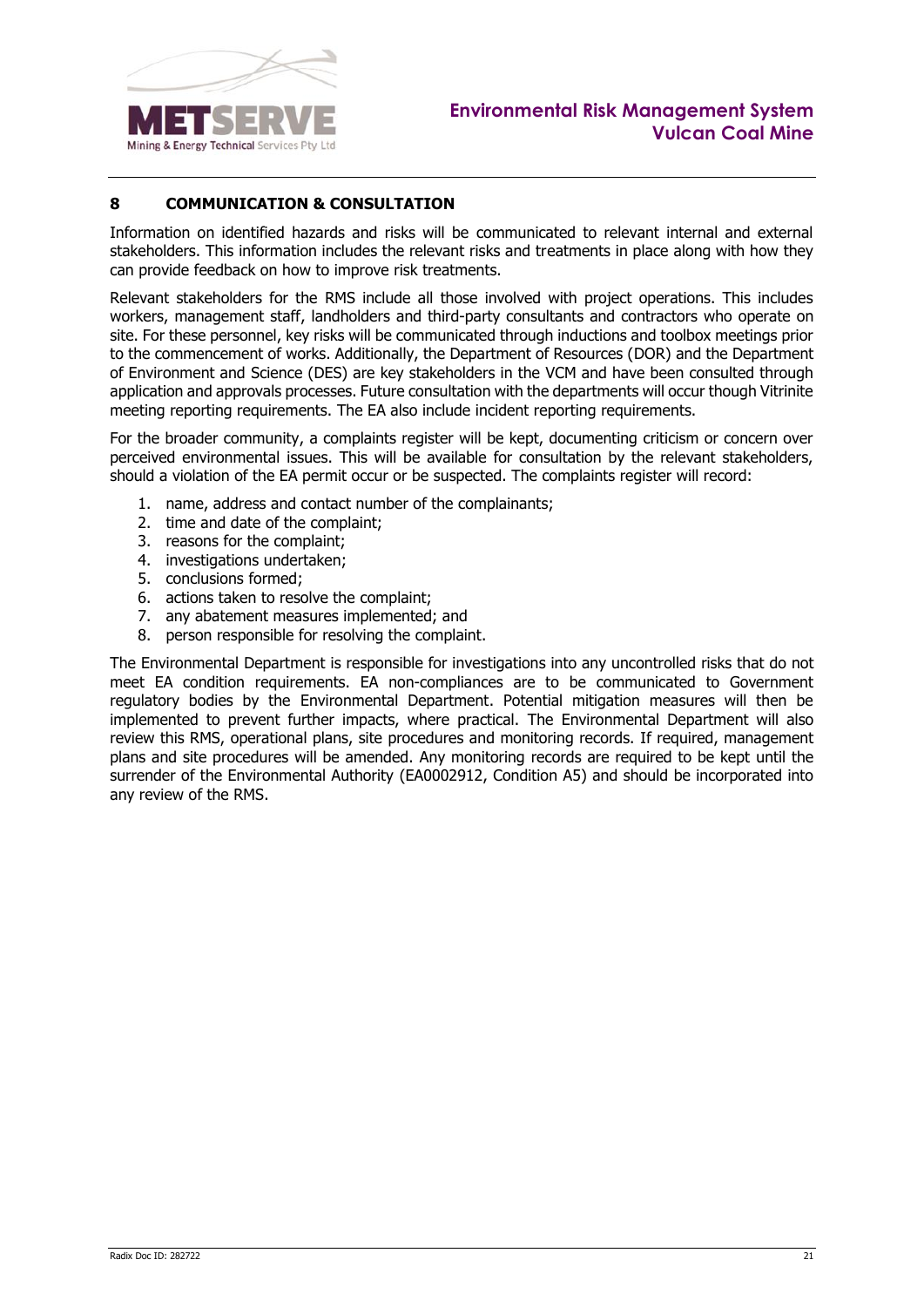

# <span id="page-23-0"></span>**9 RECORDING & REPORTING**

The risk management process and its outcomes will be documented and reported following each review. This will assist to:

- communicate risk management activities and outcomes across the organisation;
- provide information for decision making; and
- facilitate interaction with stakeholders, including those with responsibility and accountability for risk management activities.

Internal reporting will predominantly take the form of incident and RMS review reporting. Any incidents involving failures of risk treatment measures should be reported to the Environmental Department as soon as practicable and within 24 hours. It is then the responsibility of the Environmental Department to investigate the cause of the incident. This process requires cooperation at all levels with recording and reporting data and evidence relating to the incident.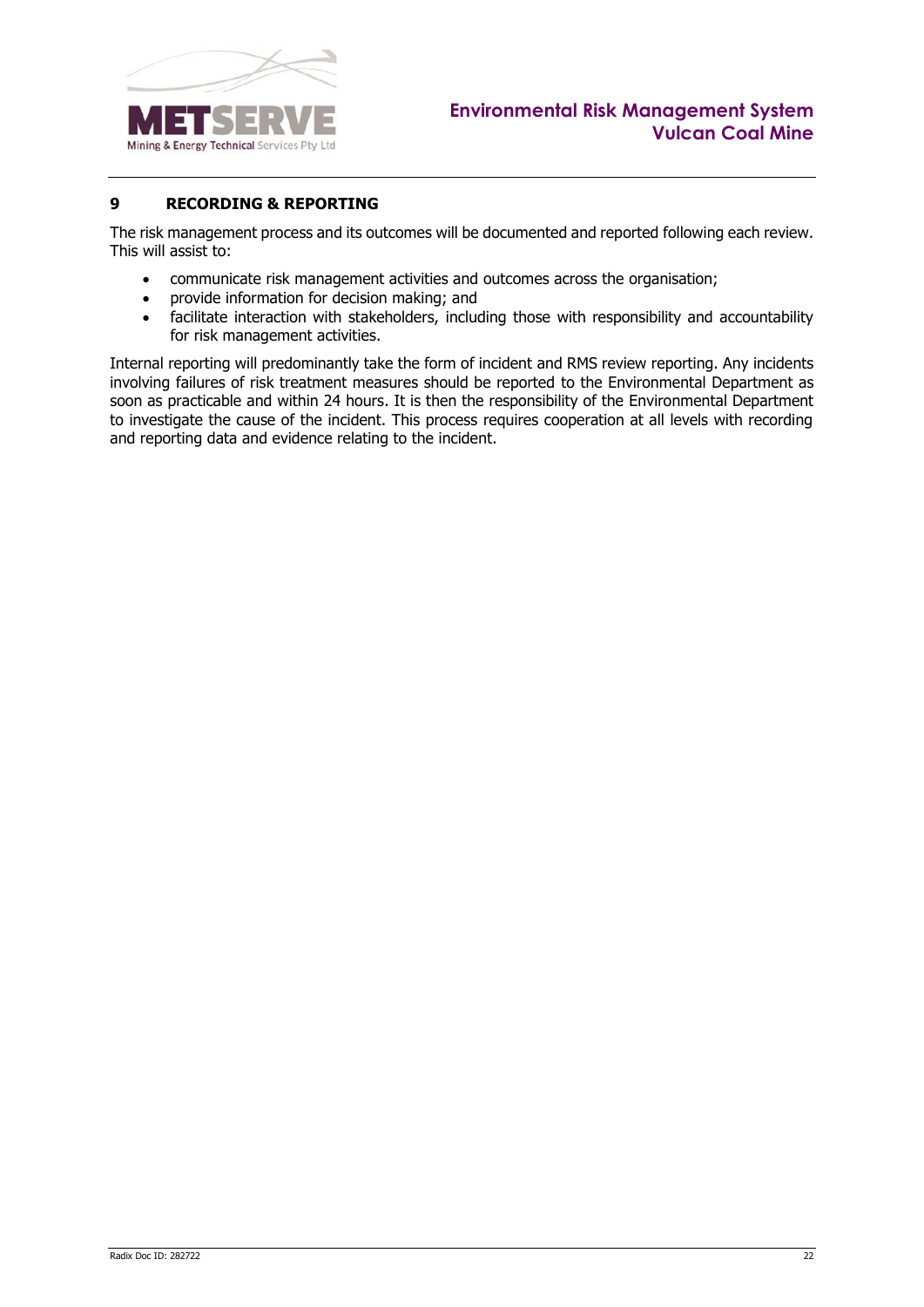

# <span id="page-24-0"></span>**10 REFERENCES**

Biosecurity Act 2014 (Qld). Environment Protection Act 1994 (Qld). Environment Protection and Biodiversity Conservation Act 1999 (Australia) Standards Australia, 2018. AS ISO 31000:2018 Risk management Guidelines. Sydney, NSW: Regional Planning Interests Act 2014 (Qld). Vegetation Management Act 1999 (Qld).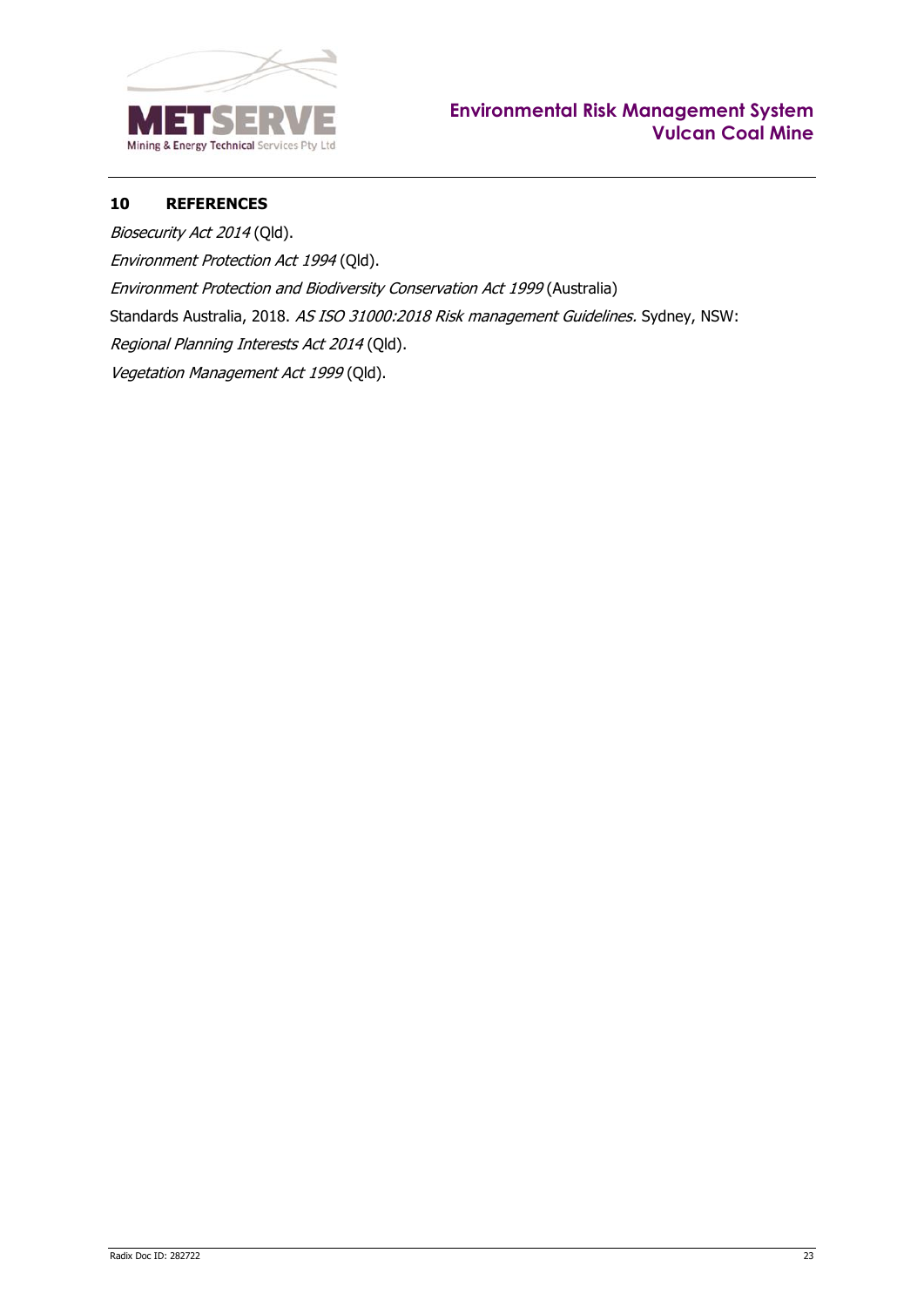



# Appendix A

# Risk Treatment Action Plan